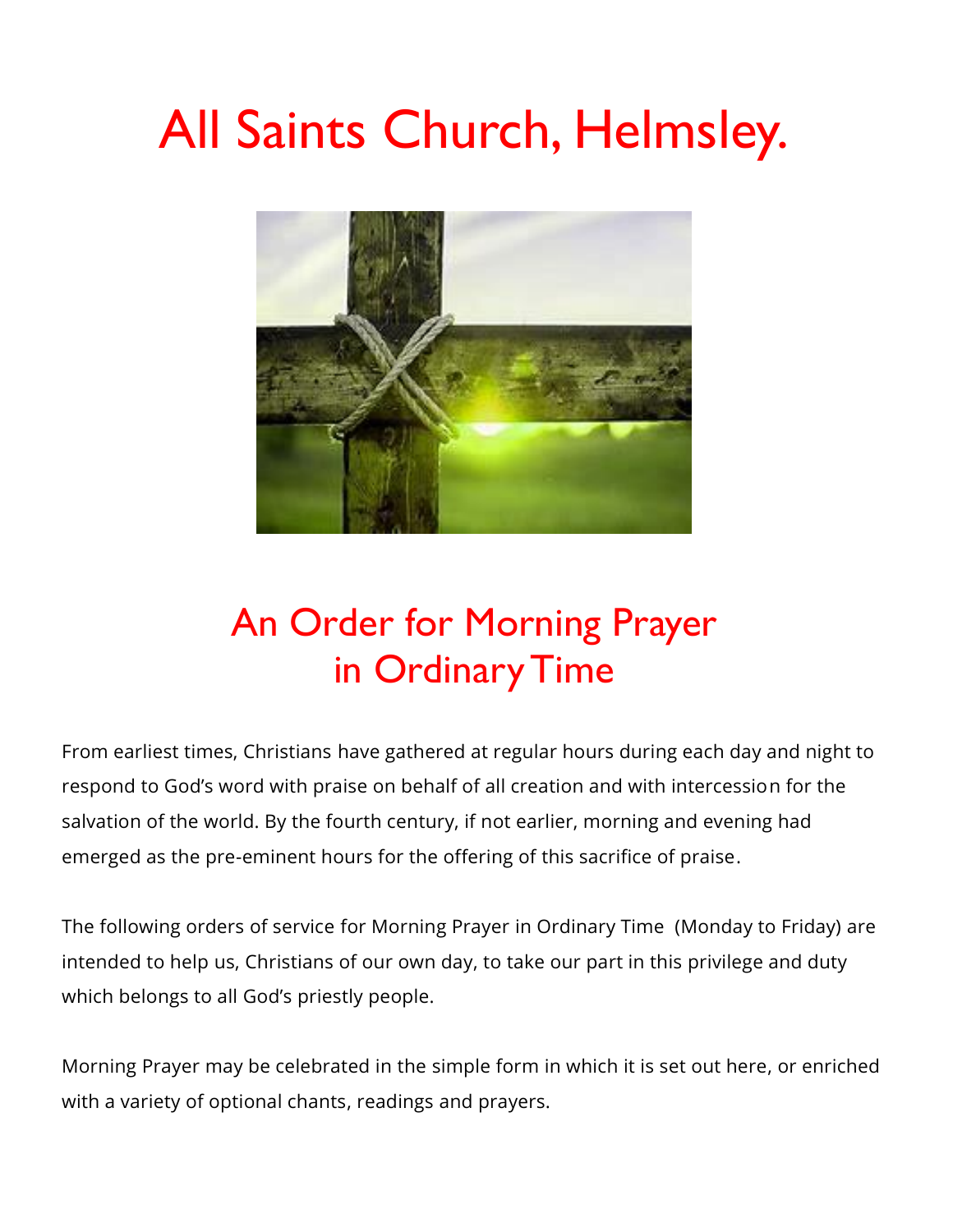# Morning Prayer on Monday

# **Preparation**

O Lord, open our lips *All* **and our mouth shall proclaim your praise.**

## *The following is said:*

- 1 The Lord is full of compassion and mercy,  $\blacklozenge$ slow to anger and of great kindness.
- 2 He will not always accuse us,  $\blacklozenge$ neither will he keep his anger for ever.
- 3 He has not dealt with us according to our sins,  $\blacklozenge$ nor rewarded us according to our wickedness.
- 4 For as the heavens are high above the earth,  $\blacklozenge$ so great is his mercy upon those who fear him.
- 5 As far as the east is from the west.  $\blacklozenge$ so far has he set our sins from us.
- 6 As a father has compassion on his children,  $\rightarrow$ so is the Lord merciful towards those who fear him.
- 7 For he knows of what we are made:  $\blacklozenge$ he remembers that we are but dust.
- 8 Our days are but as grass;  $\blacklozenge$ we flourish as a flower of the field;
- 9 For as soon as the wind goes over it, it is gone,  $\blacklozenge$ and its place shall know it no more.
- 10 But the merciful goodness of the Lord is from of old and endures for ever on those who fear him,  $\blacklozenge$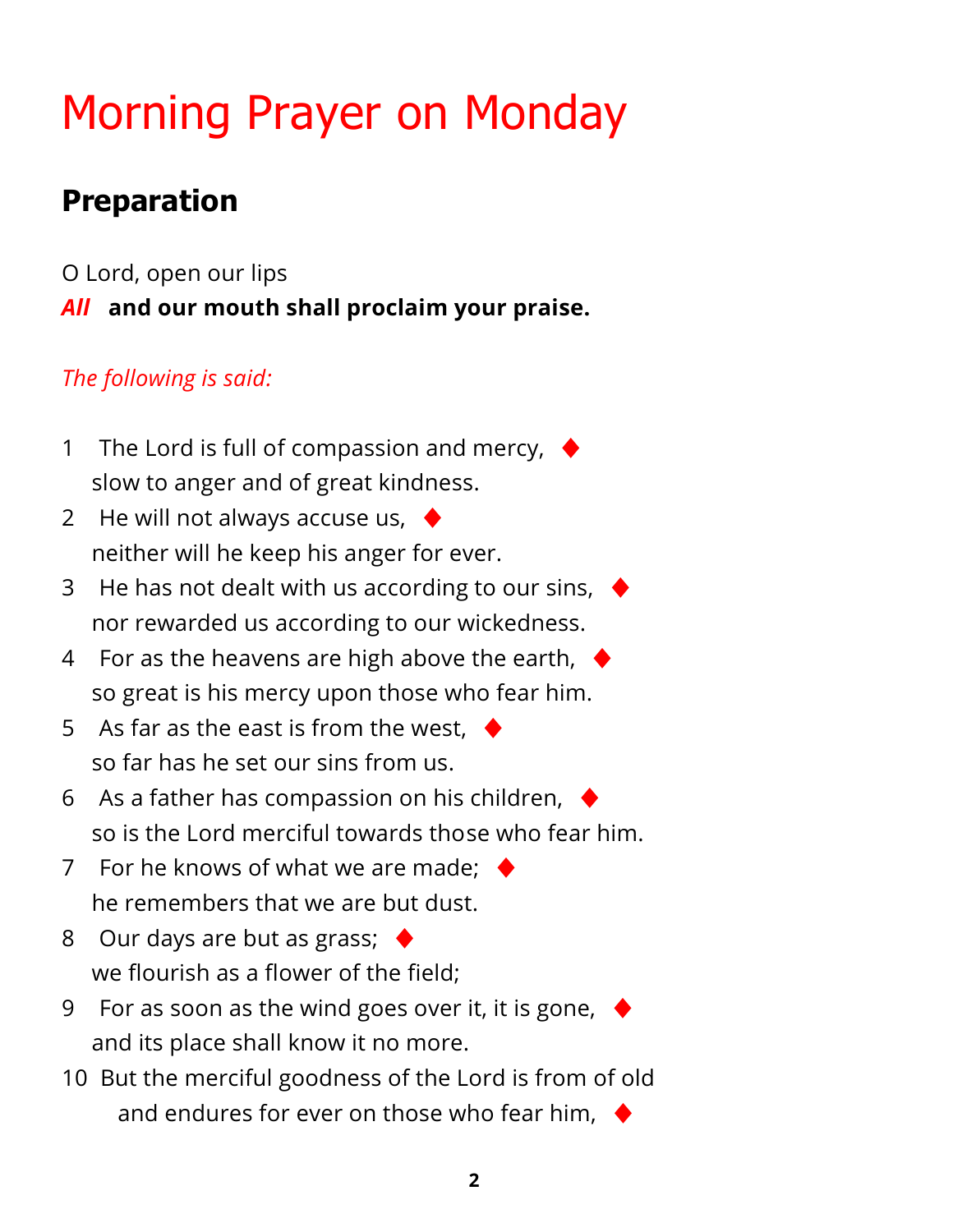and his righteousness on children's children;

11 On those who keep his covenant  $\blacklozenge$ and remember his commandments to do them.

*Psalm 103.8-18*

*All* **Glory to the Father and to the Son and to the Holy Spirit; as it was in the beginning is now and shall be for ever. Amen.**

#### *This opening prayer may be said*

The night has passed, and the day lies open before us; let us pray with one heart and mind. *Silence is kept.* As we rejoice in the gift of this new day,

so may the light of your presence, O God, set our hearts on fire with love for you; now and for ever.

*All* **Amen.**

# **The Word of God**

## [Psalmody](https://www.churchofengland.org/common-material/psalter#mm13a)

*The appointed psalm for Morning Prayer (Common Worship Lectionary) is said. Each psalm or group of psalms may end with*

*All* **Glory to the Father and to the Son and to the Holy Spirit; as it was in the beginning is now and shall be for ever. Amen.**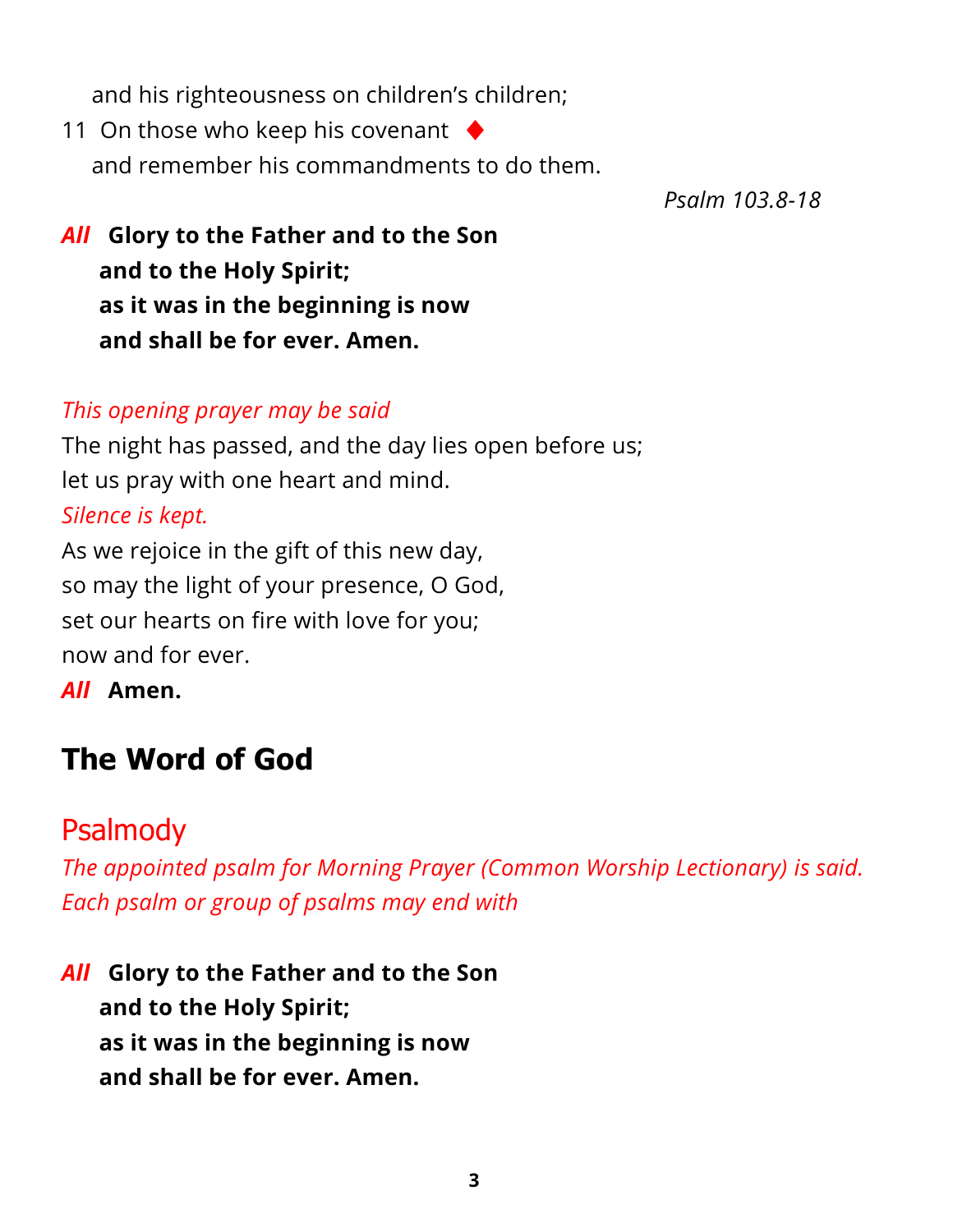# Scripture Reading

*The appointed reading for Morning Prayer (Common Worship Lectionary) is said. The reading ends with*

For the gift of his Holy Word

*All* **Thanks be to God.**

## *The reading may be followed by a time of silence. The following responsory is said*

Trust in the Lord with all your heart; and be not wise in your own sight.

## *All* **Trust in the Lord with all your heart; and be not wise in your own sight.**

In all your ways acknowledge him and he will make straight your paths.

## *All* **Trust in the Lord with all your heart.**

Glory to the Father and to the Son and to the Holy Spirit.

*All* **Trust in the Lord with all your heart; and be not wise in your own sight.**

*from Proverbs 3*

# **Homily**

*A short Homily or reflection may follow, concluded by a period of silence.*

# Gospel Canticle

*Refrain:*

## *All* **You have set us free to worship you without fear, holy and righteous in your sight.**

- 1 Blessed be the Lord the God of Israel,  $\triangleleft$ who has come to his people and set them free.
- 2 He has raised up for us a mighty Saviour,  $\blacklozenge$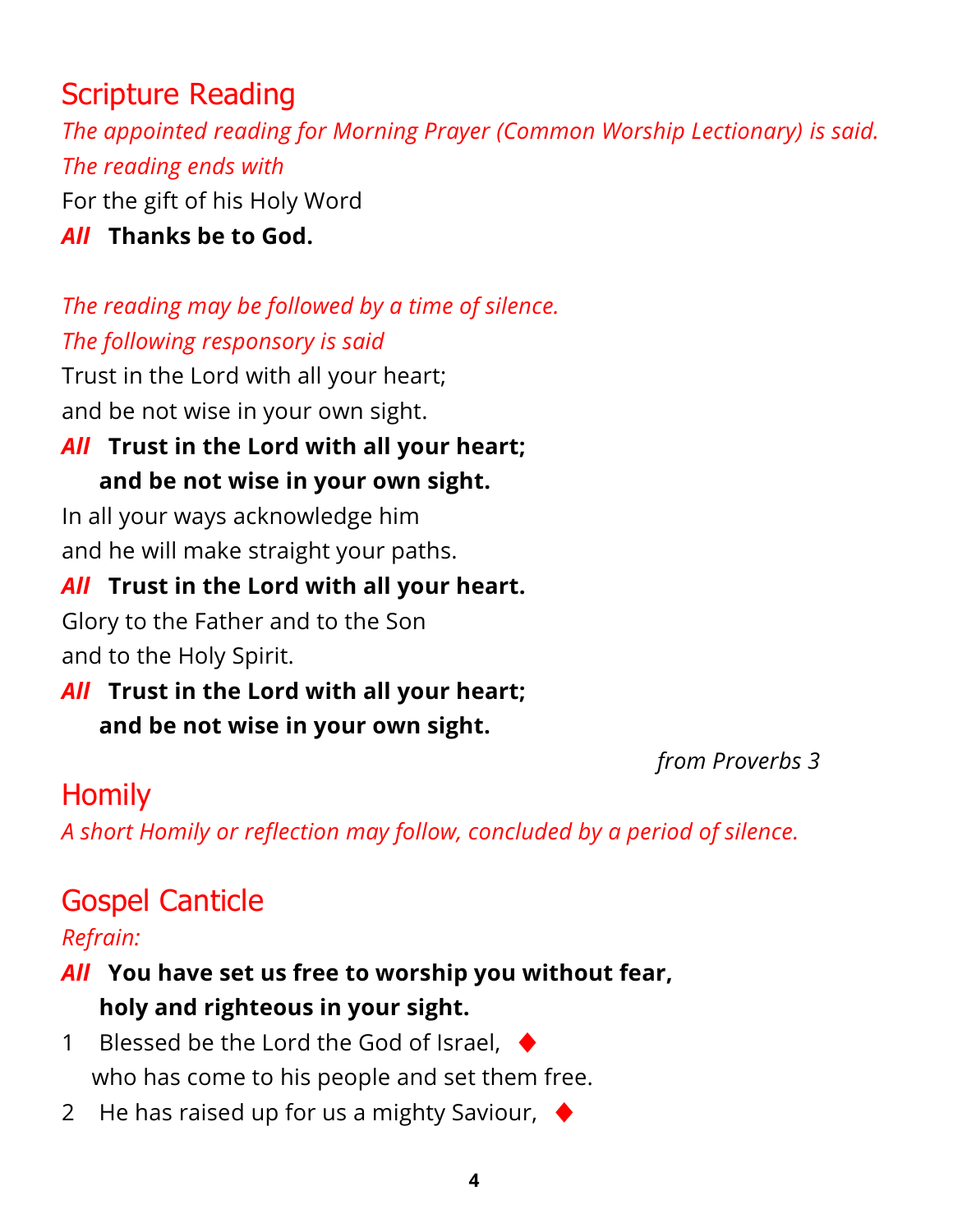born of the house of his servant David.

- 3 Through his holy prophets God promised of old ♦ to save us from our enemies,
	- from the hands of all that hate us,
- 4 To show mercy to our ancestors, ♦ and to remember his holy covenant.
- 5 This was the oath God swore to our father Abraham:  $\cdot$ to set us free from the hands of our enemies,
- 6 Free to worship him without fear,  $\blacklozenge$ holy and righteous in his sight all the days of our life.
- 7 And you, child, shall be called the prophet of the Most High,  $\rightarrow$ for you will go before the Lord to prepare his way,
- 8 To give his people knowledge of salvation  $\blacklozenge$ by the forgiveness of all their sins.
- 9 In the tender compassion of our God  $\blacklozenge$ the dawn from on high shall break upon us,
- 10 To shine on those who dwell in darkness and the shadow of death,  $\blacklozenge$ and to guide our feet into the way of peace.

*Luke 1.68-79*

- *All* **Glory to the Father and to the Son and to the Holy Spirit; as it was in the beginning is now and shall be for ever. Amen.**
- *All* **You have set us free to worship you without fear, holy and righteous in your sight.**

# **Prayers**

*Intercessions are offered for the day and its tasks*; *for the world and its needs* and *for the Church and her life*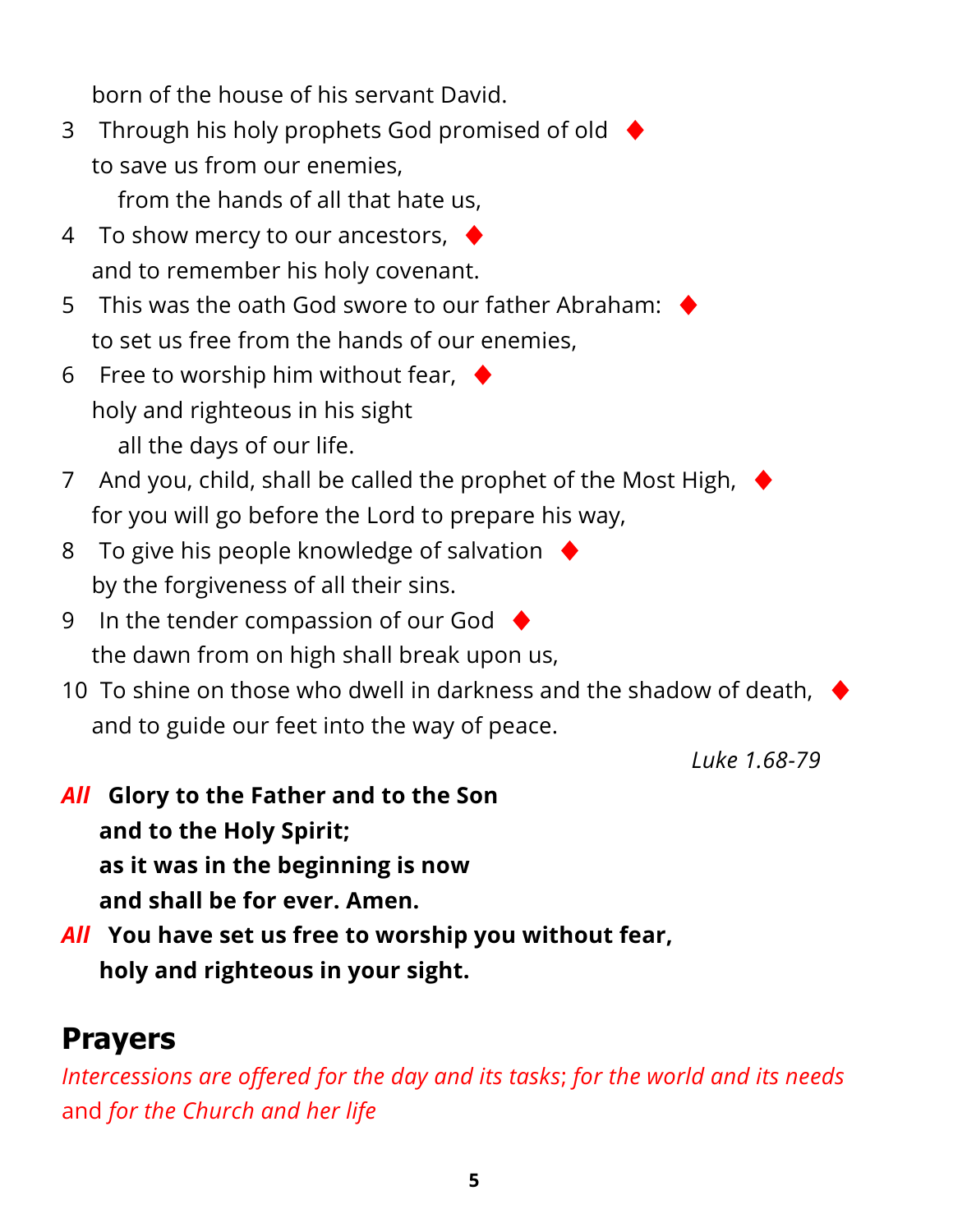*The following response may be used* Lord, hear us. **Lord, graciously hear us.** *Silence may be kept.*

*The Collect of the day or the following is said*

Lord our God, as with all creation we offer you the life of this new day, give us grace to love and serve you to the praise of Jesus Christ our Lord. *All* **Amen.**

#### *The Lord's Prayer is said*

As our Saviour taught us, so we pray

*All* **Our Father, who art in heaven, hallowed be thy name; thy kingdom come; thy will be done; on earth as it is in heaven. Give us this day our daily bread. And forgive us our trespasses, as we forgive those who trespass against us. And lead us not into temptation; but deliver us from evil. For thine is the kingdom, the power and the glory, for ever and ever. Amen.**

# **The Conclusion**

The Lord bless us, and preserve us from all evil, and keep us in eternal life.

#### *All* **Amen.**

Let us bless the Lord.

#### *All* **Thanks be to God.**

Common Worship: Daily Prayer, material from which is included here, is copyright © [The Archbishops' Council](https://www.churchofengland.org/copyright) 2005 and published by [Church House Publishing.](https://www.chpublishing.co.uk/)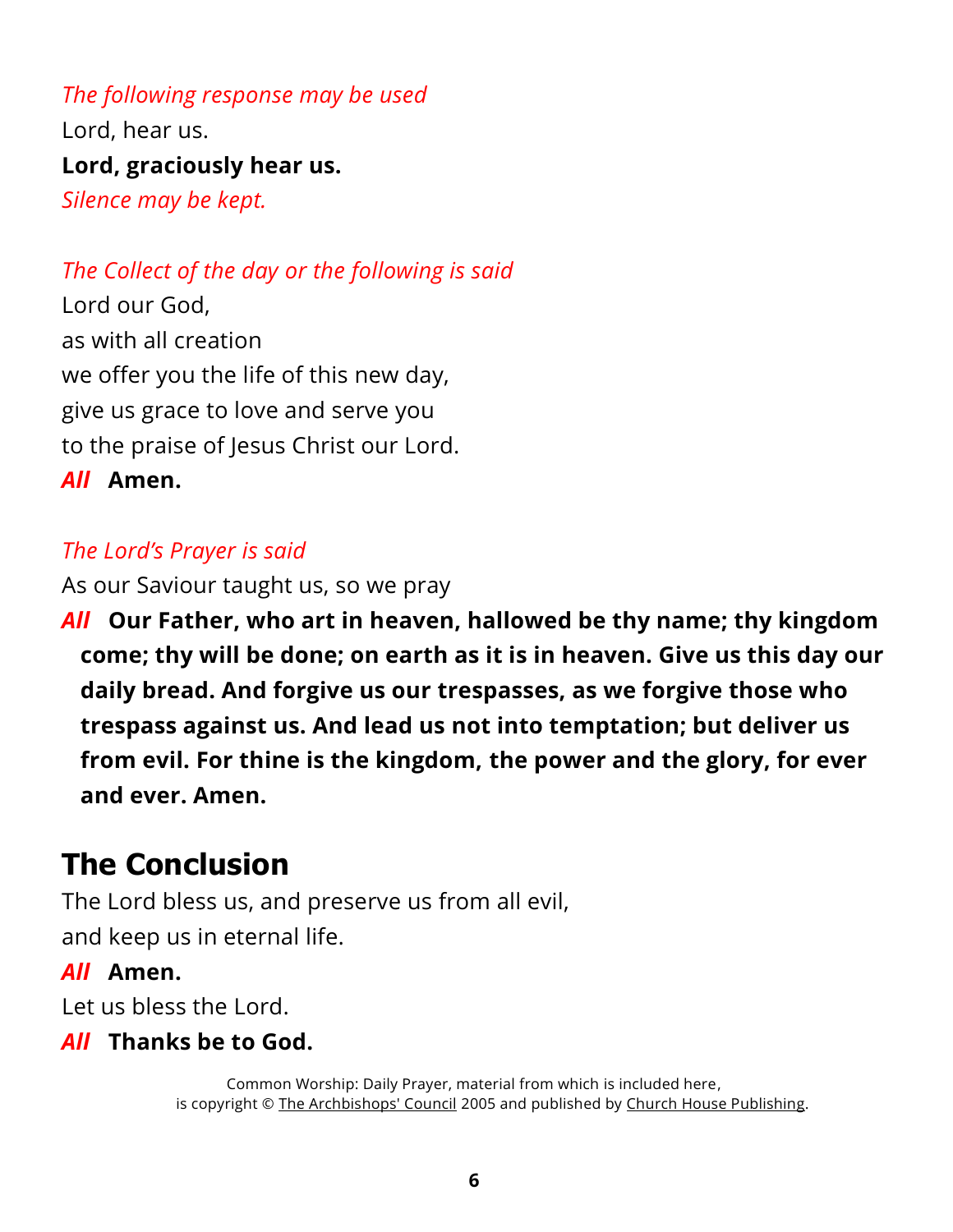# Morning Prayer on Tuesday

# **Preparation**

O Lord, open our lips

## *All* **and our mouth shall proclaim your praise.**

## *The following is said:*

- 1 Bless the Lord, O my soul,  $\blacklozenge$ and all that is within me bless his holy name.
- 2 Bless the Lord, O my soul,  $\blacklozenge$ and forget not all his benefits;
- 3 Who forgives all your sins  $\blacklozenge$ and heals all your infirmities;
- 4 Who redeems your life from the Pit  $\blacklozenge$ and crowns you with faithful love and compassion;
- 5 Who satisfies you with good things,  $\rightarrow$ so that your youth is renewed like an eagle's.
- 6 The Lord executes righteousness  $\blacklozenge$ and judgement for all who are oppressed.
- 7 He made his ways known to Moses  $\blacklozenge$ and his works to the children of Israel.
- 8 The Lord has established his throne in heaven,  $\blacklozenge$ and his kingdom has dominion over all.
- 9 Bless the Lord, you angels of his,  $\blacklozenge$ you mighty ones who do his bidding and hearken to the voice of his word.
- 10 Bless the Lord, all you his hosts,  $\blacklozenge$ you ministers of his who do his will.
- 11 Bless the Lord, all you works of his,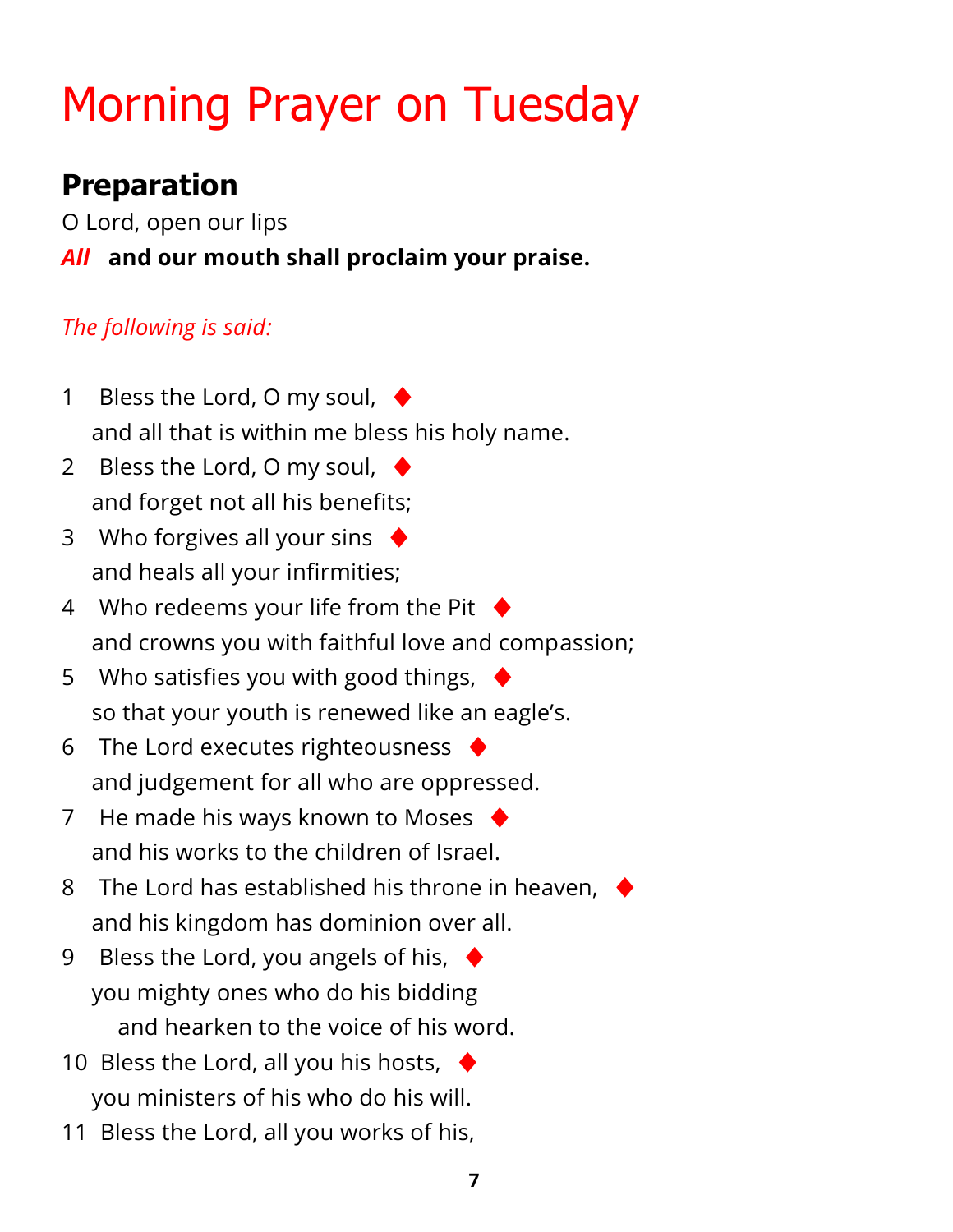in all places of his dominion;  $\triangleleft$ bless the Lord, O my soul.

*Psalm 103.1-7,19-22*

## *All* **Glory to the Father and to the Son and to the Holy Spirit; as it was in the beginning is now and shall be for ever. Amen.**

#### *This opening prayer may be said*

The night has passed, and the day lies open before us; let us pray with one heart and mind. *Silence is kept.* As we rejoice in the gift of this new day, so may the light of your presence, O God, set our hearts on fire with love for you; now and for ever.

*All* **Amen.**

# **The Word of God**

## [Psalmody](https://www.churchofengland.org/common-material/psalter#mm13a)

*The appointed psalm for Morning Prayer (Common Worship Lectionary) is said. Each psalm or group of psalms may end with*

*All* **Glory to the Father and to the Son and to the Holy Spirit; as it was in the beginning is now and shall be for ever. Amen.**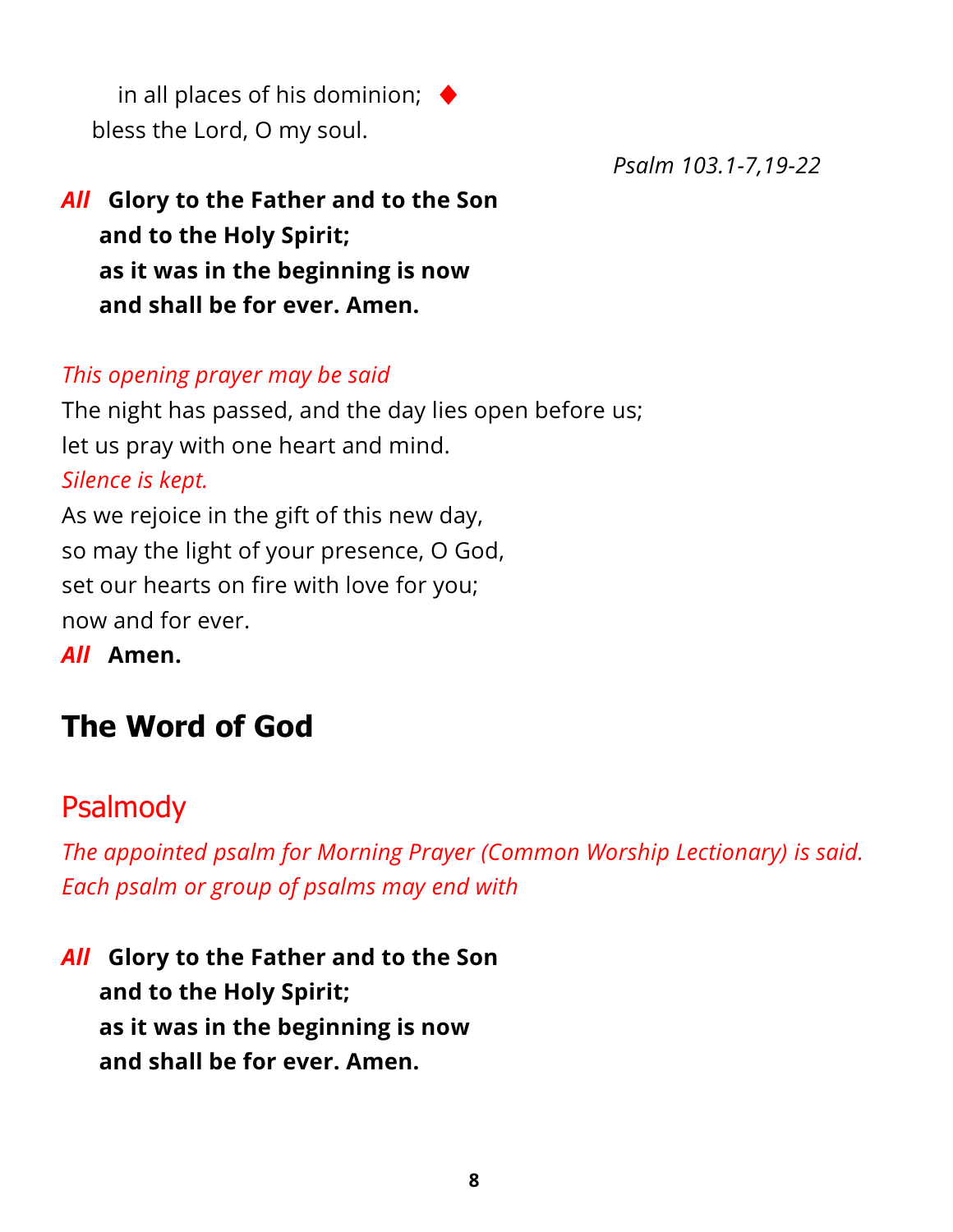# Scripture Reading

*The appointed reading for Morning Prayer (Common Worship Lectionary) is said. The reading ends with* For the gift of his Holy Word

*All* **Thanks be to God.**

*The reading may be followed by a time of silence. The following responsory is said*

Open my eyes, O Lord that I may see the wonders of your law.

### *All* **Open my eyes, O Lord**

## **that I may see the wonders of your law.**

Lead me in the path of your commandments

## *All* **that I may see the wonders of your law.**

Glory to the Father and to the Son and to the Holy Spirit.

*All* **Open my eyes, O Lord that I may see the wonders of your law.**

*from Psalm 119*

# **Homily**

*A short Homily or reflection may follow, concluded by a period of silence.*

# Gospel Canticle

### *Refrain:*

### *All* **At the name of Jesus every knee shall bow.**

- 1 Christ Jesus was in the form of God,  $\blacklozenge$ but he did not cling to equality with God.
- 2 He emptied himself, taking the form of a servant,  $\blacklozenge$ and was born in our human likeness.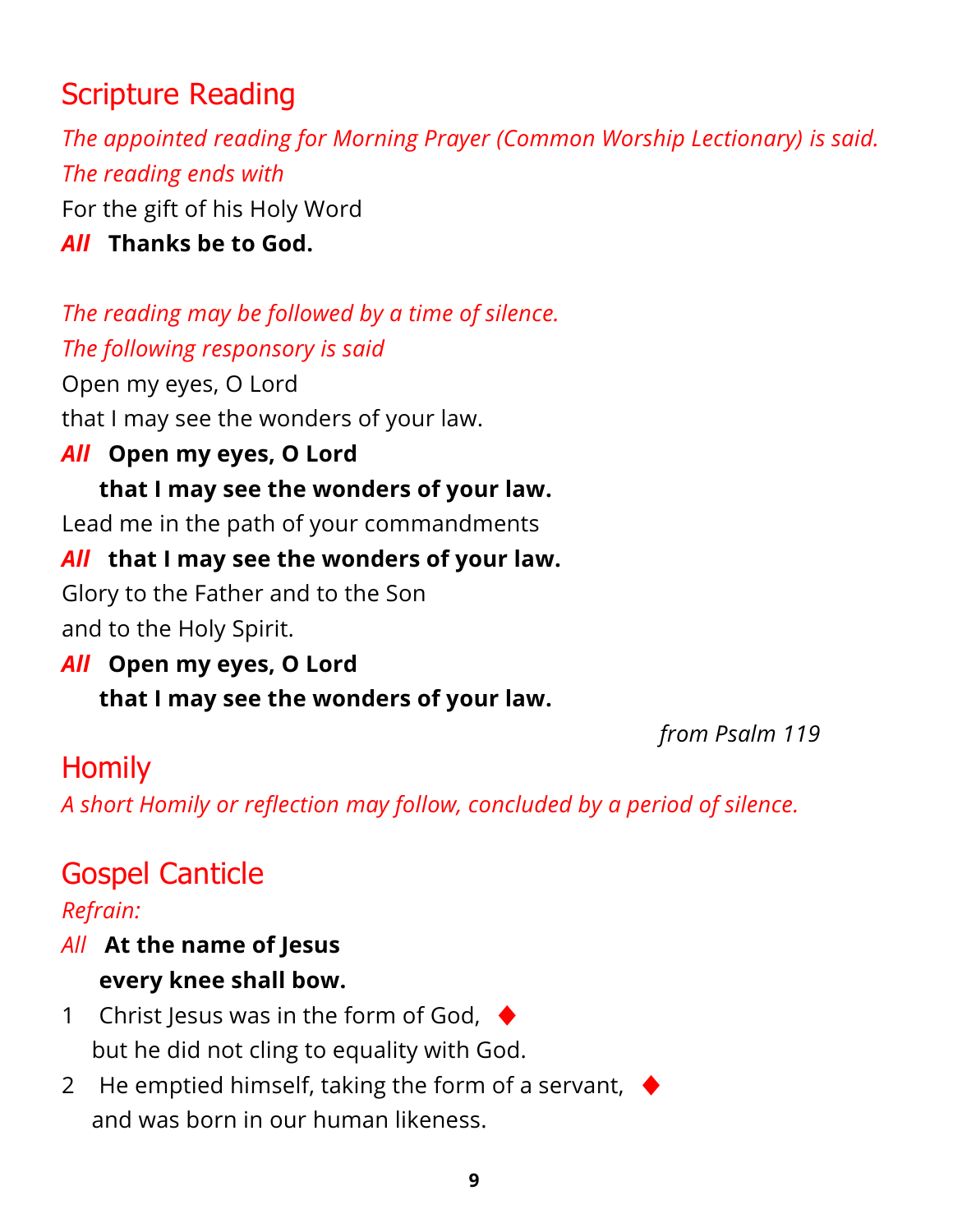- 3 Being found in human form he humbled himself,  $\blacklozenge$ and became obedient unto death, even death on a cross.
- 4 Therefore God has highly exalted him,  $\blacklozenge$ and bestowed on him the name above every name,
- 5 That at the name of Jesus every knee should bow,  $\blacklozenge$ in heaven and on earth and under the earth;
- 6 And every tongue confess that Jesus Christ is Lord,  $\blacklozenge$ to the glory of God the Father.

*Philippians 2.5-11*

- *All* **Glory to the Father and to the Son and to the Holy Spirit; as it was in the beginning is now and shall be for ever. Amen.**
- *All* **At the name of Jesus every knee shall bow.**

## **Prayers**

*Intercessions are offered for the day and its tasks*; *for the world and its needs and for the Church and her life*

*The following response may be used* Lord, in your mercy **hear our prayer.** *Silence may be kept.*

*The Collect of the day or the following is said*

Eternal God and Father, you create and redeem us by the power of your love: guide and strengthen us by your Spirit, that we may give ourselves in love and service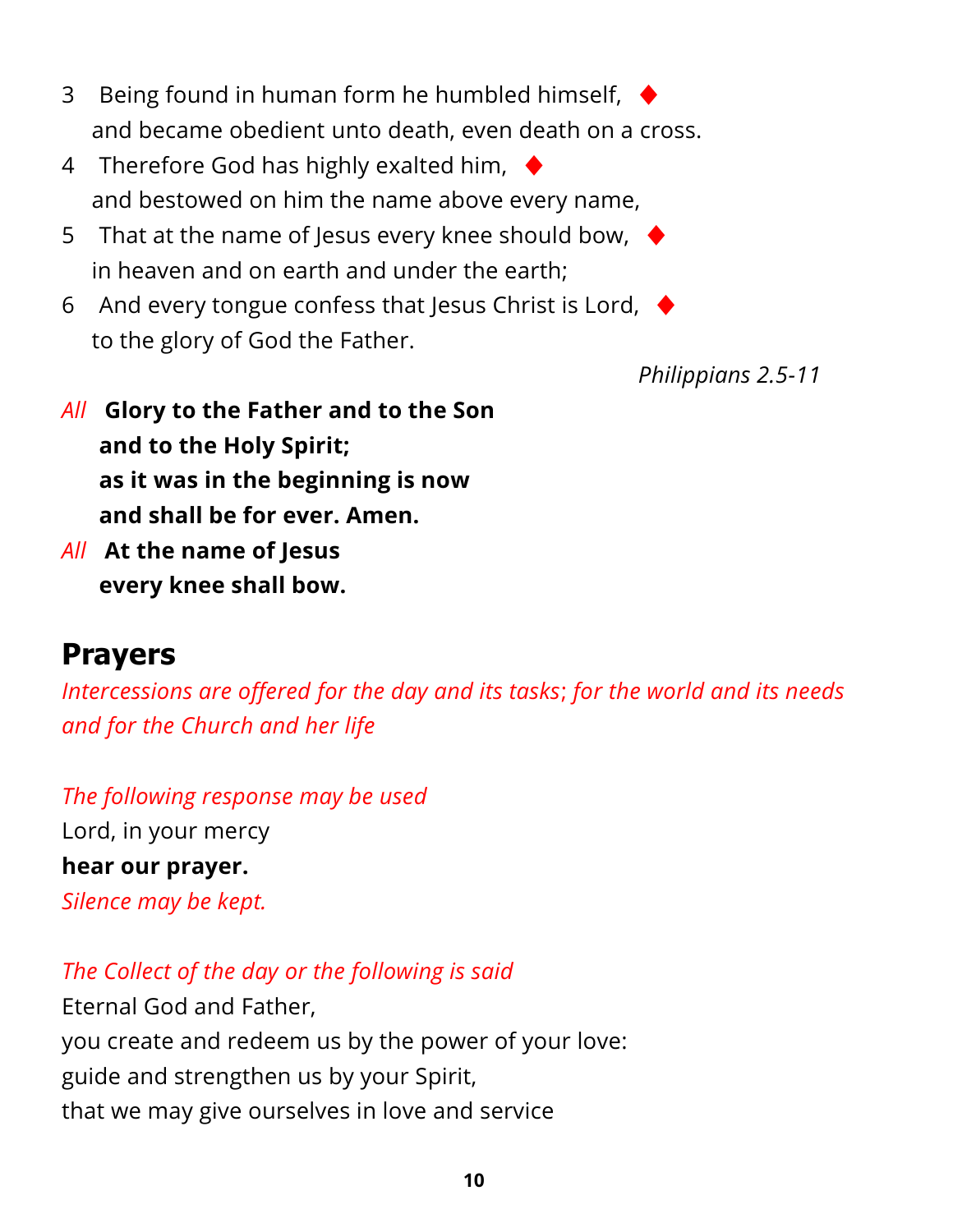to one another and to you; through Jesus Christ our Lord. *All* **Amen.**

#### *The Lord's Prayer is said*

As our Saviour taught us, so we pray

*All* **Our Father, who art in heaven, hallowed be thy name; thy kingdom come; thy will be done; on earth as it is in heaven. Give us this day our daily bread. And forgive us our trespasses, as we forgive those who trespass against us. And lead us not into temptation; but deliver us from evil. For thine is the kingdom, the power and the glory, for ever and ever. Amen.**

## **The Conclusion**

The Lord bless us, and preserve us from all evil, and keep us in eternal life.

#### *All* **Amen.**

Let us bless the Lord.

*All* **Thanks be to God.**

Common Worship: Daily Prayer, material from which is included here, is copyright © [The Archbishops' Council](https://www.churchofengland.org/copyright) 2005 and published by [Church House Publishing.](https://www.chpublishing.co.uk/)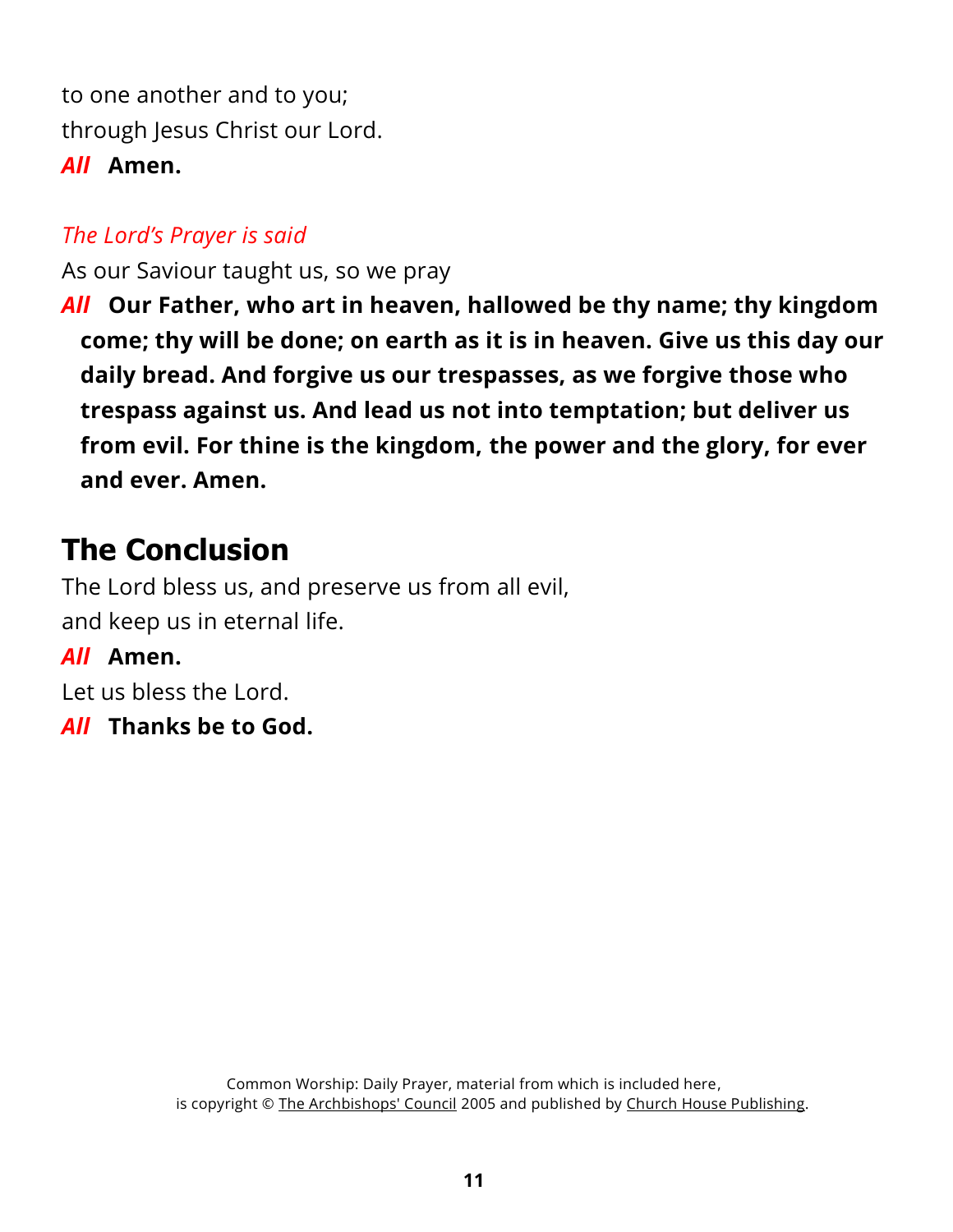# Morning Prayer on Wednesday

# **Preparation**

O Lord, open our lips

*All* **and our mouth shall proclaim your praise.**

## *The following is said:*

- 1 O Lord our governor, ♦ how glorious is your name in all the world!
- 2 Your majesty above the heavens is praised  $\blacklozenge$ out of the mouths of babes at the breast.
- 3 You have founded a stronghold against your foes, ♦ that you might still the enemy and the avenger.
- 4 When I consider your heavens, the work of your fingers,  $\blacklozenge$ the moon and the stars that you have ordained,
- 5 What are mortals, that you should be mindful of them;  $\blacklozenge$ mere human beings, that you should seek them out?
- 6 You have made them little lower than the angels  $\blacklozenge$ and crown them with glory and honour.
- 7 You have given them dominion over the works of your hands  $\blacklozenge$ and put all things under their feet,
- 8 All sheep and oxen,  $\blacklozenge$ even the wild beasts of the field,
- 9 The birds of the air, the fish of the sea  $\blacklozenge$ and whatsoever moves in the paths of the sea.
- 10 O Lord our governor, ♦

how glorious is your name in all the world!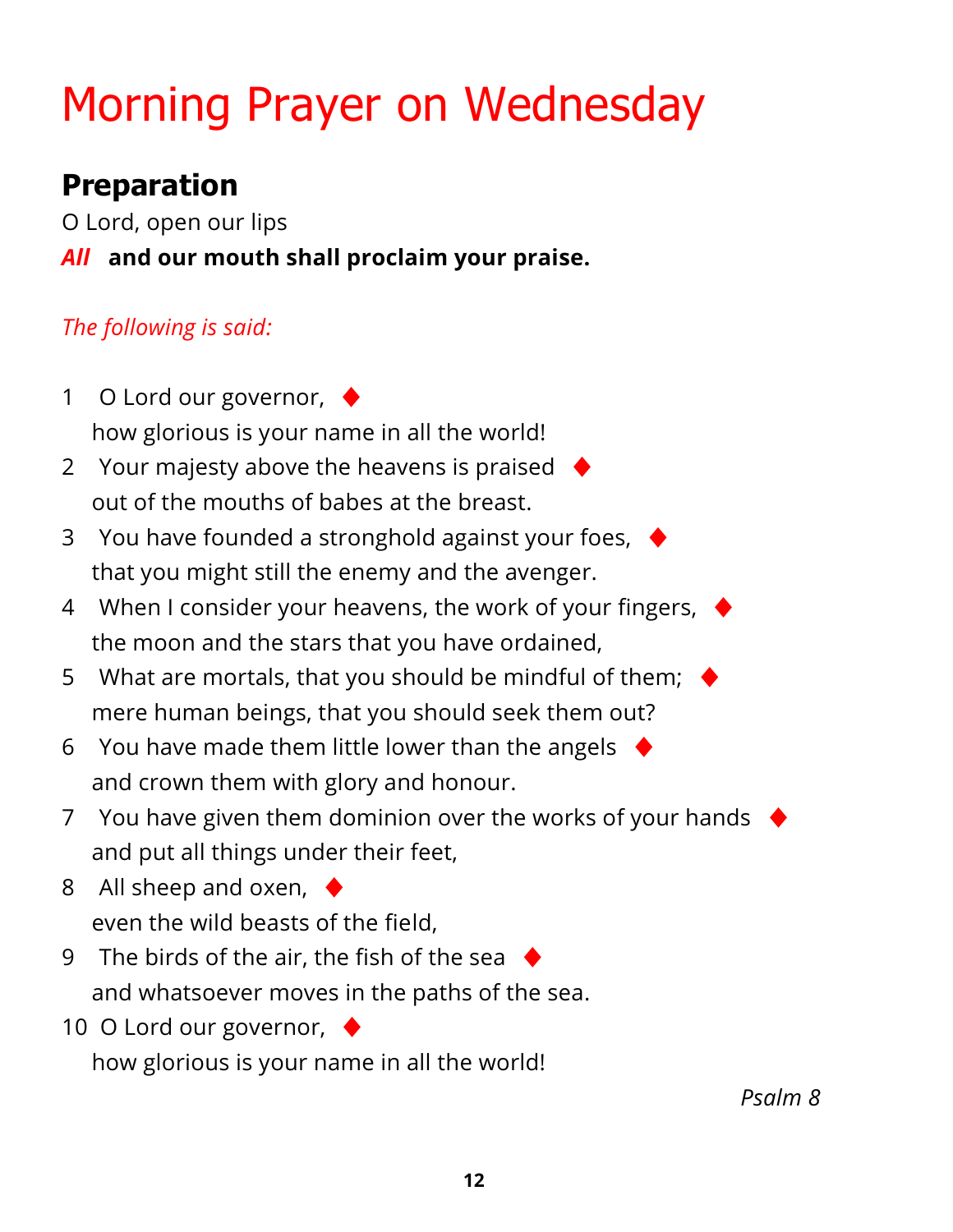*All* **Glory to the Father and to the Son and to the Holy Spirit; as it was in the beginning is now and shall be for ever. Amen.**

#### *This opening prayer may be said*

The night has passed, and the day lies open before us; let us pray with one heart and mind. *Silence is kept.* As we rejoice in the gift of this new day, so may the light of your presence, O God, set our hearts on fire with love for you;

now and for ever.

*All* **Amen.**

# **The Word of God**

## [Psalmody](https://www.churchofengland.org/common-material/psalter#mm13a)

*The appointed psalm for Morning Prayer (Common Worship Lectionary) is said. Each psalm or group of psalms may end with*

*All* **Glory to the Father and to the Son and to the Holy Spirit; as it was in the beginning is now and shall be for ever. Amen.**

## Scripture Reading

*The appointed reading for Morning Prayer (Common Worship Lectionary) is said. The reading ends with* For the gift of his Holy Word *All* **Thanks be to God.**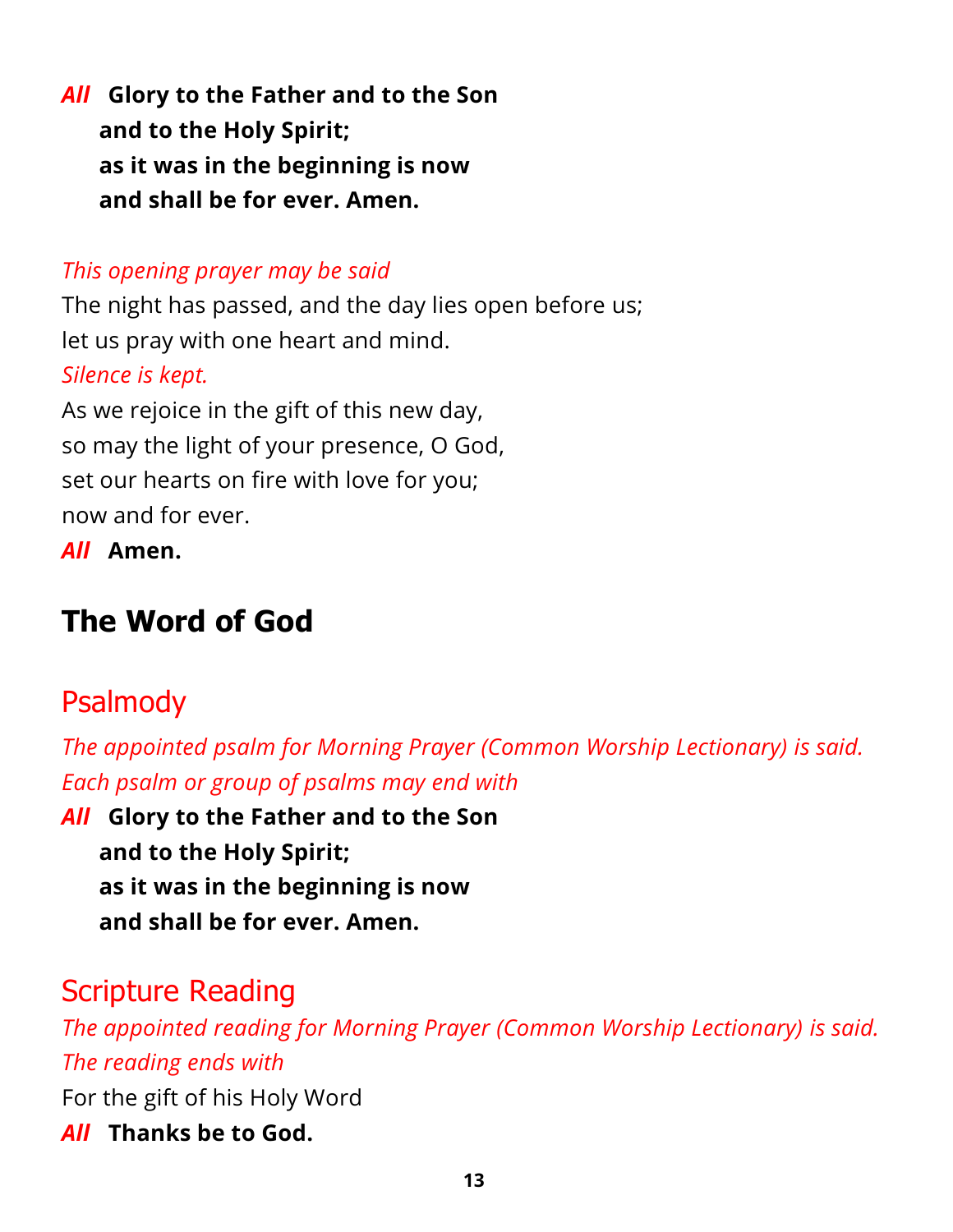*The reading may be followed by a time of silence. The following responsory is said*

Lord, you will guide me with your counsel and afterwards receive me with glory.

## *All* **Lord, you will guide me with your counsel and afterwards receive me with glory.**

For I am always with you;

you hold me by my right hand.

## *All* **And afterwards receive me with glory.**

Glory to the Father and to the Son and to the Holy Spirit.

## *All* **Lord, you will guide me with your counsel and afterwards receive me with glory.**

*from Psalm 73*

# **Homily**

*A short Homily or reflection may follow, concluded by a period of silence.*

# Gospel Canticle

## *Refrain:*

## *All* **Christ is the image of the invisible God, the firstborn of all creation.**

- 1 The Father has delivered us from the dominion of darkness,  $\blacklozenge$ and transferred us to the kingdom of his beloved Son;
- 2 In whom we have redemption,  $\blacklozenge$ the forgiveness of our sins.
- 3 He is the image of the invisible God,  $\blacklozenge$ the firstborn of all creation.
- 4 For in him all things were created,  $\blacklozenge$ in heaven and on earth, visible and invisible.
- 5 All things were created through him and for him,  $\blacklozenge$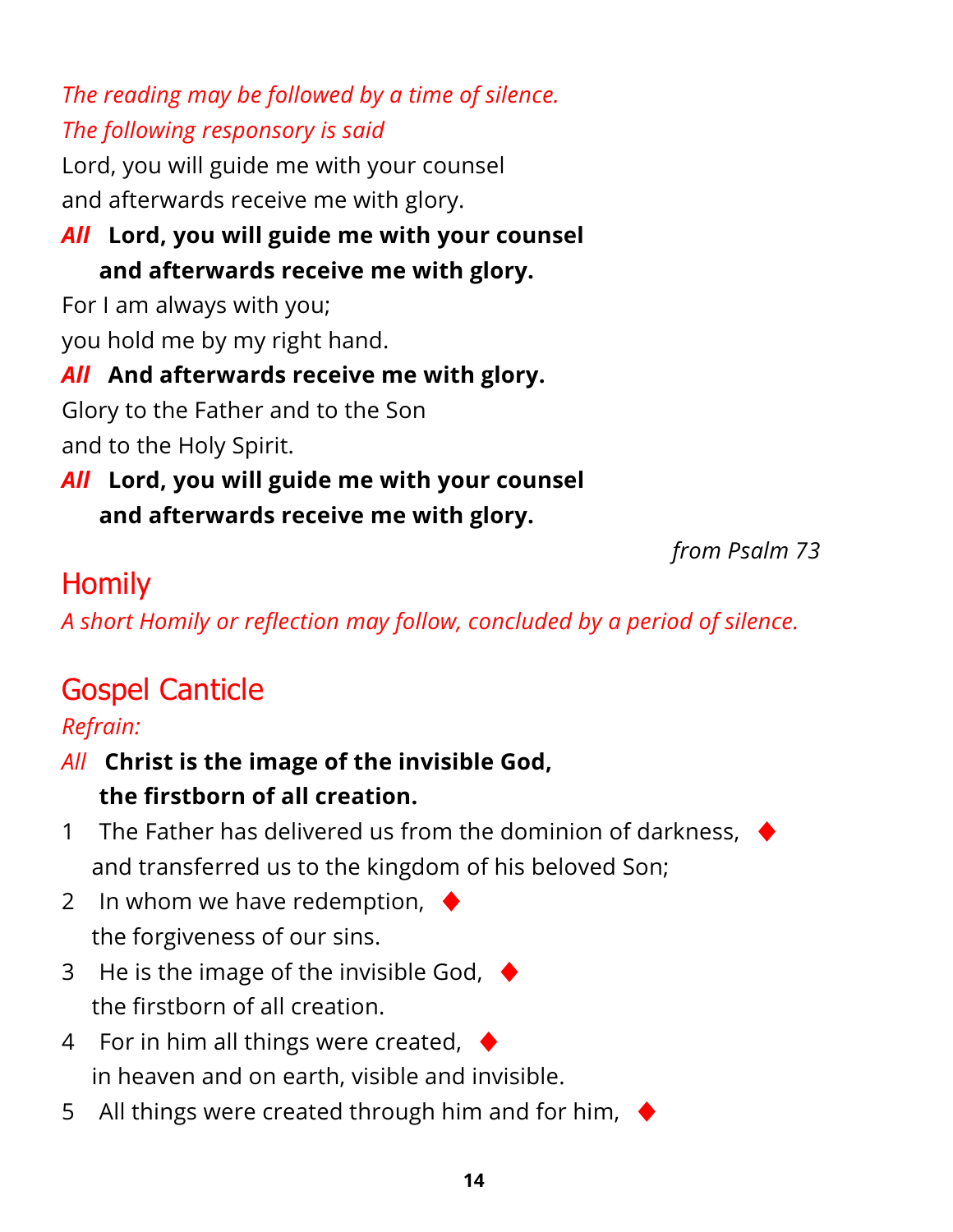he is before all things and in him all things hold together.

- 6 He is the head of the body, the Church,  $\blacklozenge$ he is the beginning, the firstborn from the dead.
- 7 In him all the fullness of God was pleased to dwell;  $\blacklozenge$ and through him God was pleased to reconcile all things.

*Colossians 1.13-18a,19,20a*

- *All* **Glory to the Father and to the Son and to the Holy Spirit; as it was in the beginning is now and shall be for ever. Amen.**
- *All* **Christ is the image of the invisible God, the firstborn of all creation.**

## **Prayers**

*Intercessions are offered for the day and its tasks*; *for the world and its needs* and *for the Church and her life*

*These following response may be used* Lord, hear us. **Lord, graciously hear us.** *Silence may be kept.*

#### *The Collect of the day or the following is said*

Almighty and everlasting God, we thank you that you have brought us safely to the beginning of this day. Keep us from falling into sin or running into danger, order us in all our doings and guide us to do always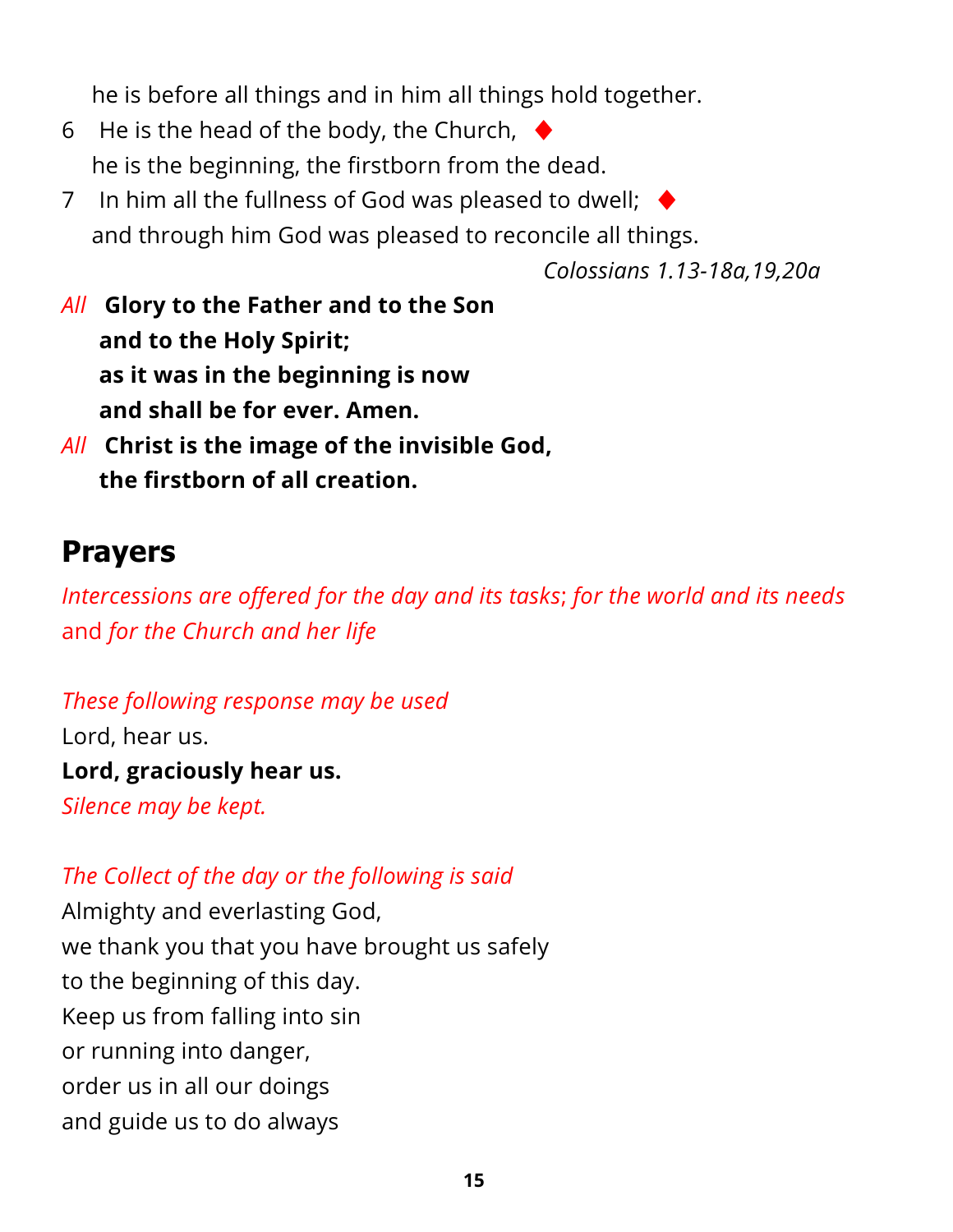what is righteous in your sight; through Jesus Christ our Lord. *All* **Amen.**

#### *The Lord's Prayer is said*

As our Saviour taught us, so we pray

*All* **Our Father, who art in heaven, hallowed be thy name; thy kingdom come; thy will be done; on earth as it is in heaven. Give us this day our daily bread. And forgive us our trespasses, as we forgive those who trespass against us. And lead us not into temptation; but deliver us from evil. For thine is the kingdom, the power and the glory, for ever and ever. Amen.**

# **The Conclusion**

The Lord bless us, and preserve us from all evil, and keep us in eternal life.

#### *All* **Amen.**

Let us bless the Lord.

*All* **Thanks be to God.**

Common Worship: Daily Prayer, material from which is included here, is copyright © [The Archbishops' Council](https://www.churchofengland.org/copyright) 2005 and published by [Church House Publishing.](https://www.chpublishing.co.uk/)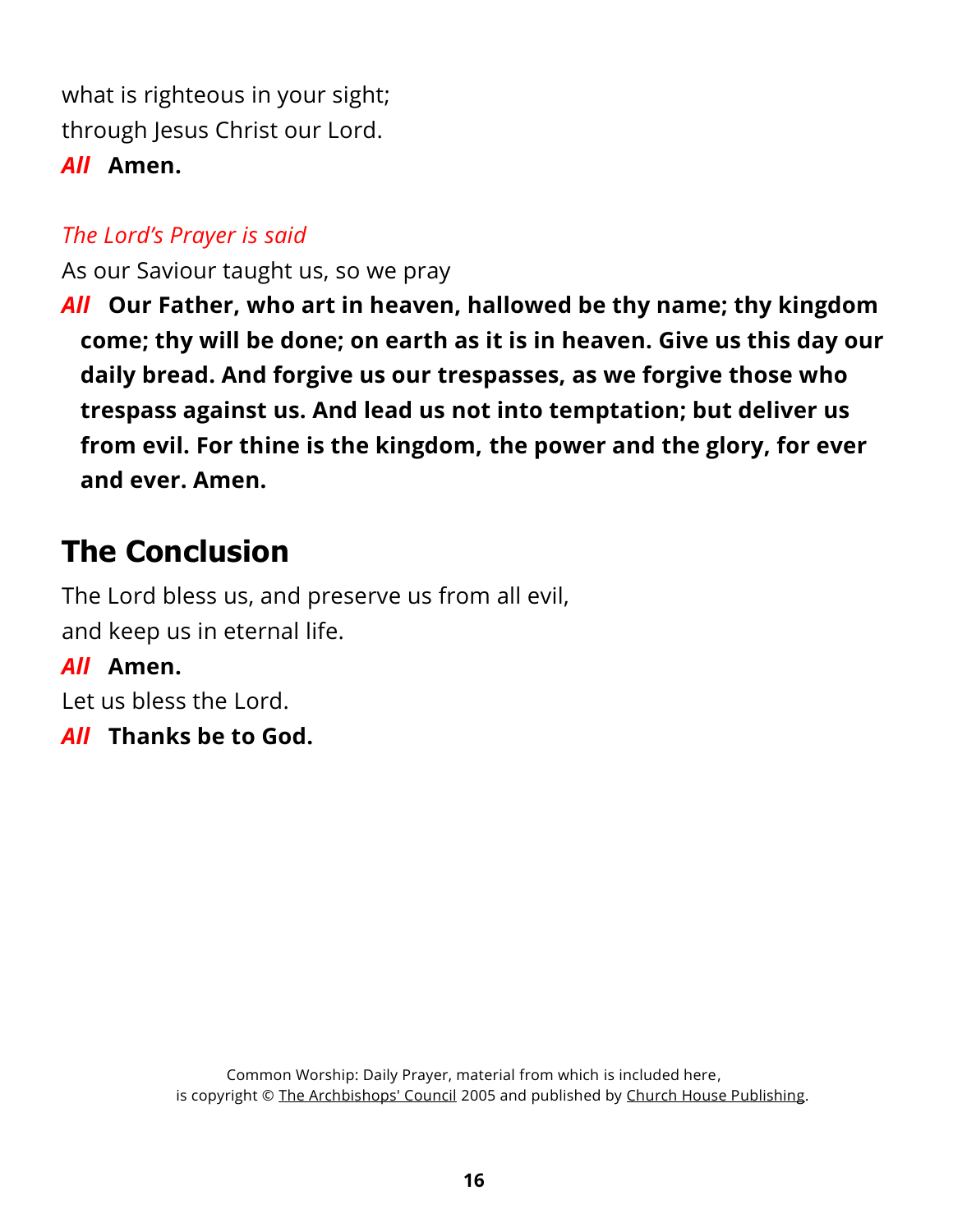# Morning Prayer on Thursday

# **Preparation**

O Lord, open our lips

*All* **and our mouth shall proclaim your praise.**

### *The following is said:*

- 1 God be gracious to us and bless us  $\blacklozenge$ and make his face to shine upon us,
- 2 That your way may be known upon earth,  $\blacklozenge$ your saving power among all nations.
- 3 Let the peoples praise you, O God;  $\blacklozenge$ let all the peoples praise you.
- 4 O let the nations rejoice and be glad,  $\blacklozenge$ for you will judge the peoples righteously and govern the nations upon earth.
- 5 Let the peoples praise you, O God;  $\blacklozenge$ let all the peoples praise you.
- 6 Then shall the earth bring forth her increase,  $\blacklozenge$ and God, our own God, will bless us.
- 7 God will bless us,  $\triangleleft$ and all the ends of the earth shall fear him.

*Psalm 67*

*All* **Glory to the Father and to the Son and to the Holy Spirit; as it was in the beginning is now and shall be for ever. Amen.**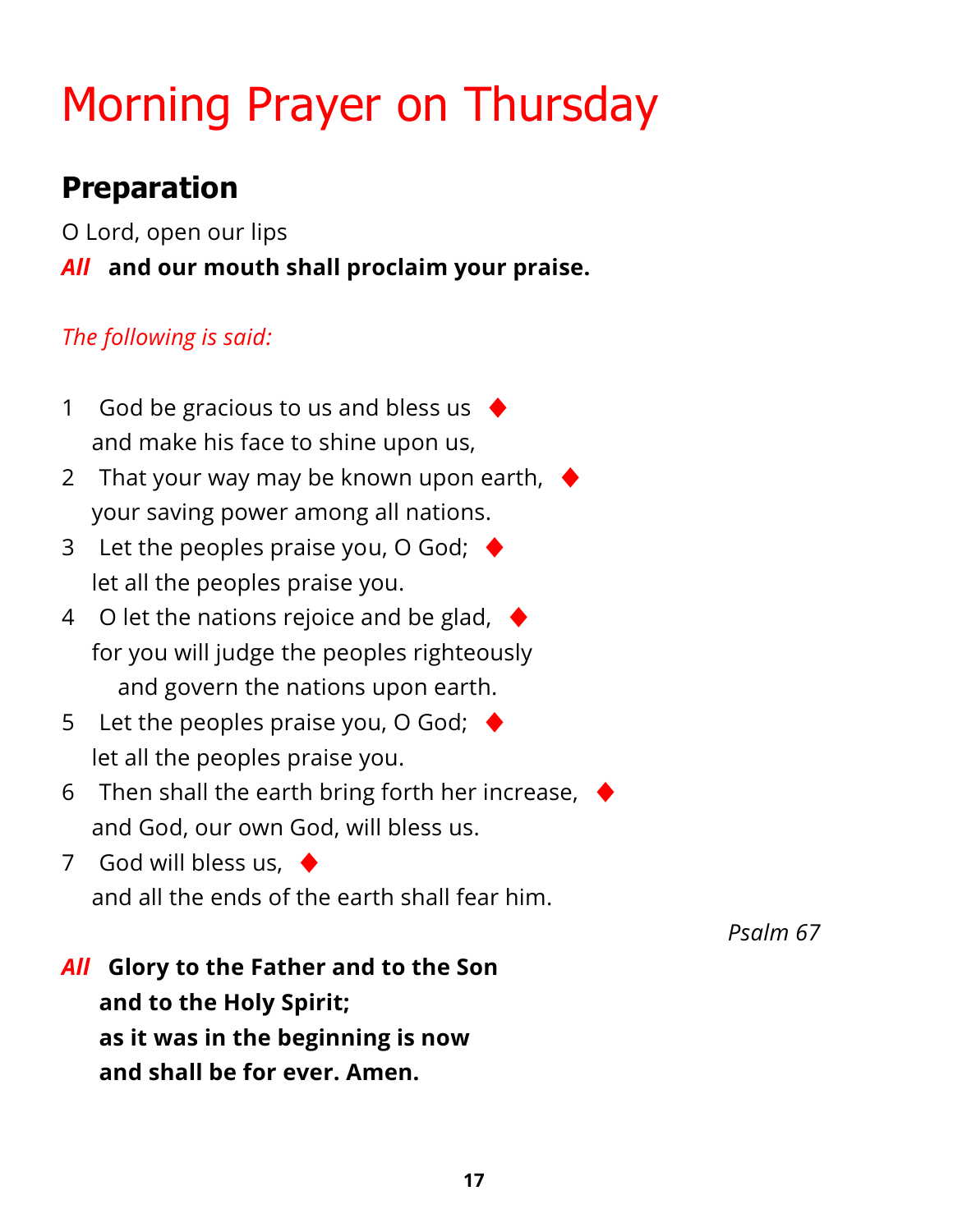#### *This opening prayer may be said*

The night has passed, and the day lies open before us; let us pray with one heart and mind.

#### *Silence is kept.*

As we rejoice in the gift of this new day, so may the light of your presence, O God, set our hearts on fire with love for you; now and for ever.

*All* **Amen.**

# **The Word of God**

# [Psalmody](https://www.churchofengland.org/common-material/psalter#mm13a)

*The appointed psalm for Morning Prayer (Common Worship Lectionary) is said. Each psalm or group of psalms may end with*

*All* **Glory to the Father and to the Son and to the Holy Spirit; as it was in the beginning is now and shall be for ever. Amen.**

# Scripture Reading

*The appointed reading for Morning Prayer (Common Worship Lectionary) is said. The reading ends with*

For the gift of his Holy Word

#### *All* **Thanks be to God.**

*The reading may be followed by a time of silence.*

*The following responsory is said*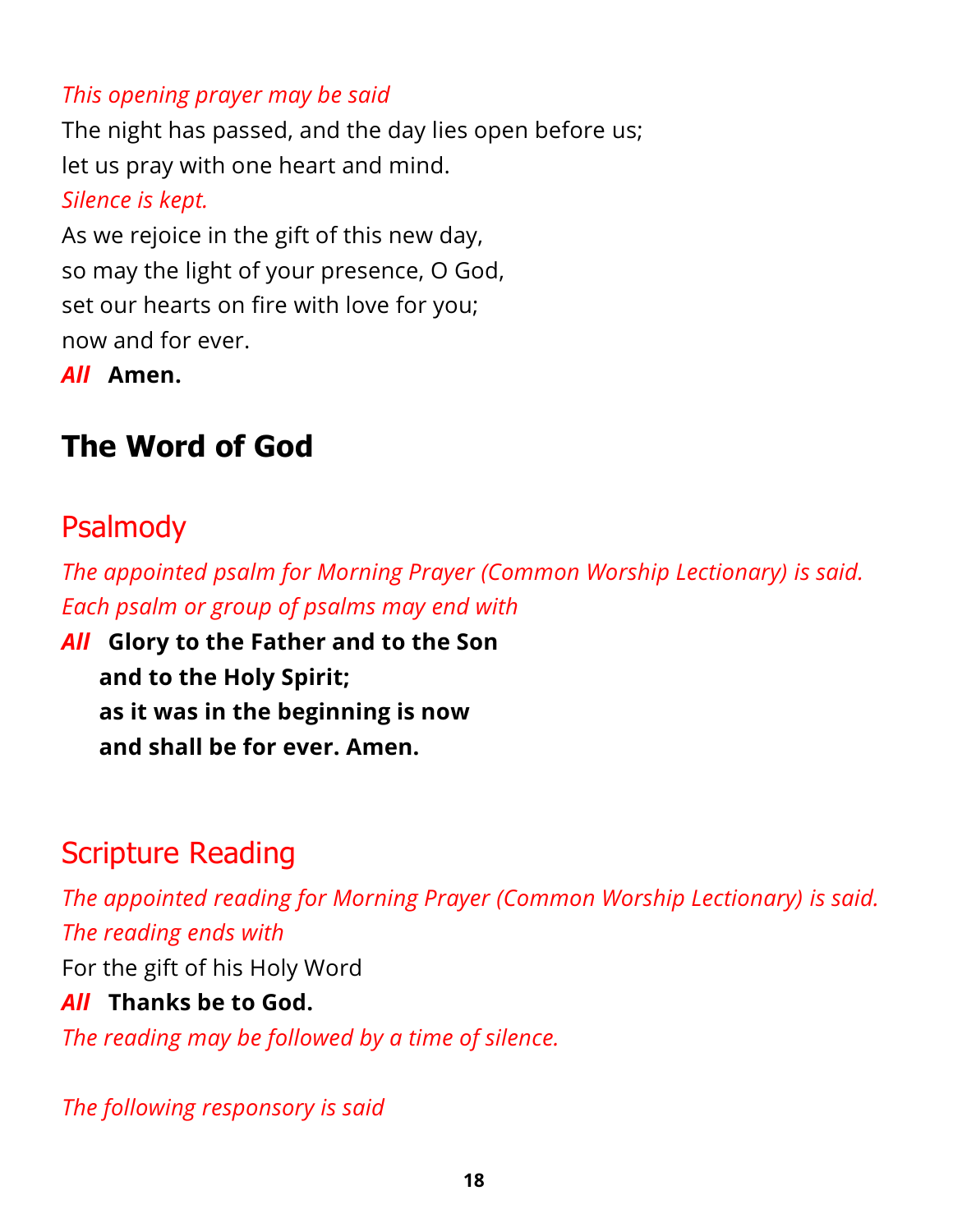Fear not, for I have redeemed you. I have called you by name; you are mine.

## *All* **Fear not, for I have redeemed you.**

## **I have called you by name; you are mine.**

When you pass through the waters, I will be with you. When you walk through fire, you shall not be burned.

## *All* **I have called you by name; you are mine.**

Glory to the Father and to the Son and to the Holy Spirit.

*All* **Fear not, for I have redeemed you.**

**I have called you by name; you are mine.**

*from Isaiah 43*

# Homily

*A short homily or reflection may follow, concluded by a period of silence.*

# Gospel Canticle

*All* **Glory to God in the highest, and peace to his people on earth. Lord God, heavenly King, almighty God and Father, we worship you, we give you thanks, we praise you for your glory. Lord Jesus Christ, only Son of the Father, Lord God, Lamb of God, you take away the sin of the world: have mercy on us; you are seated at the right hand of the Father: receive our prayer. For you alone are the Holy One, you alone are the Lord,**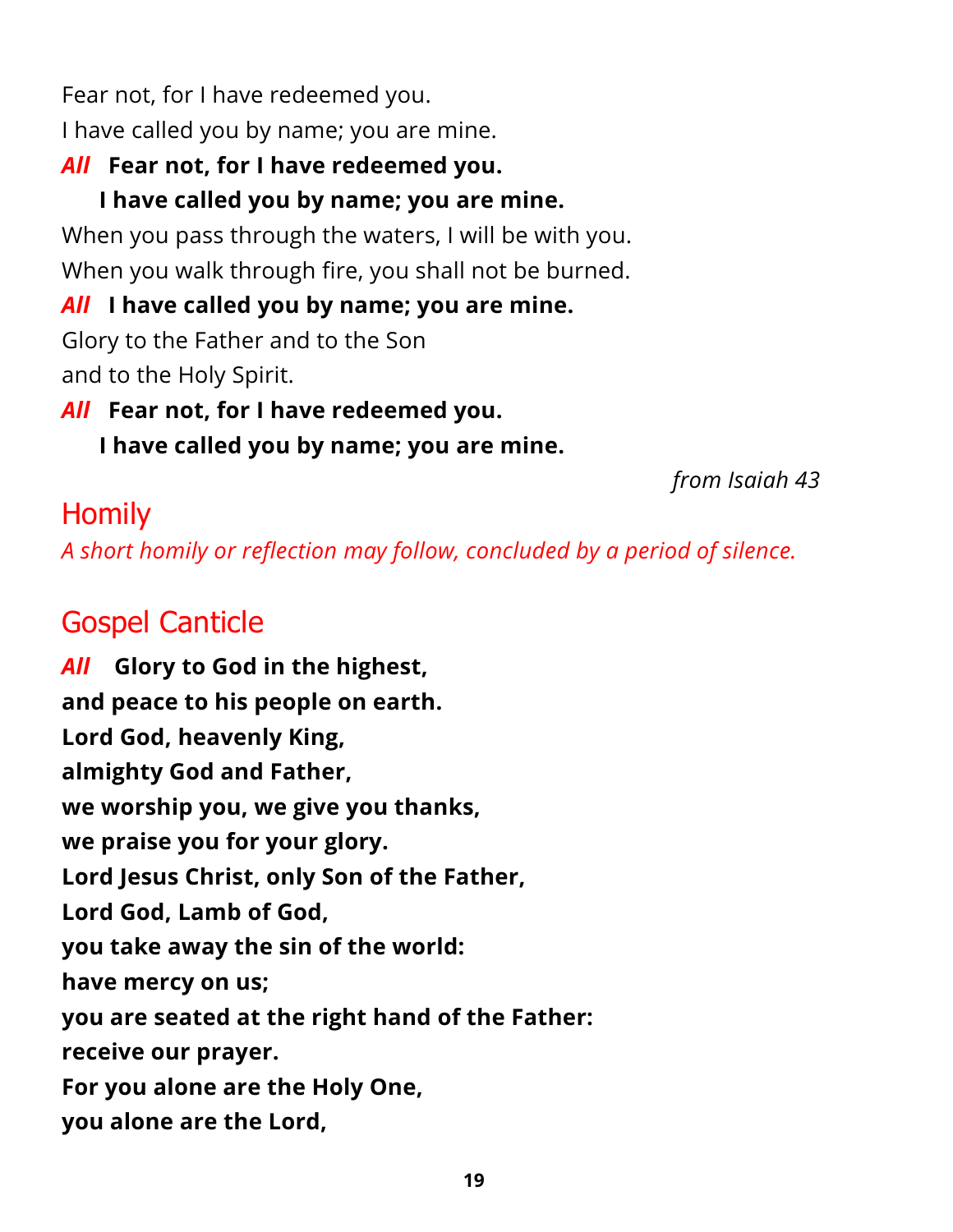**you alone are the Most High, Jesus Christ, with the Holy Spirit, in the glory of God the Father. Amen.**

## **Prayers**

*Intercessions are offered for the day and its tasks*; *for the world and its needs* and *for the Church and her life*

*The following response may be used* Lord, in your mercy **hear our prayer.** *Silence may be kept.*

#### *The Collect of the day or the following is said*

O God, the author of peace and lover of concord, to know you is eternal life, to serve you is perfect freedom. Defend us your servants from all assaults of our enemies; that we, surely trusting in your defence, may not fear the power of any adversaries; through Jesus Christ our Lord. *All* **Amen.**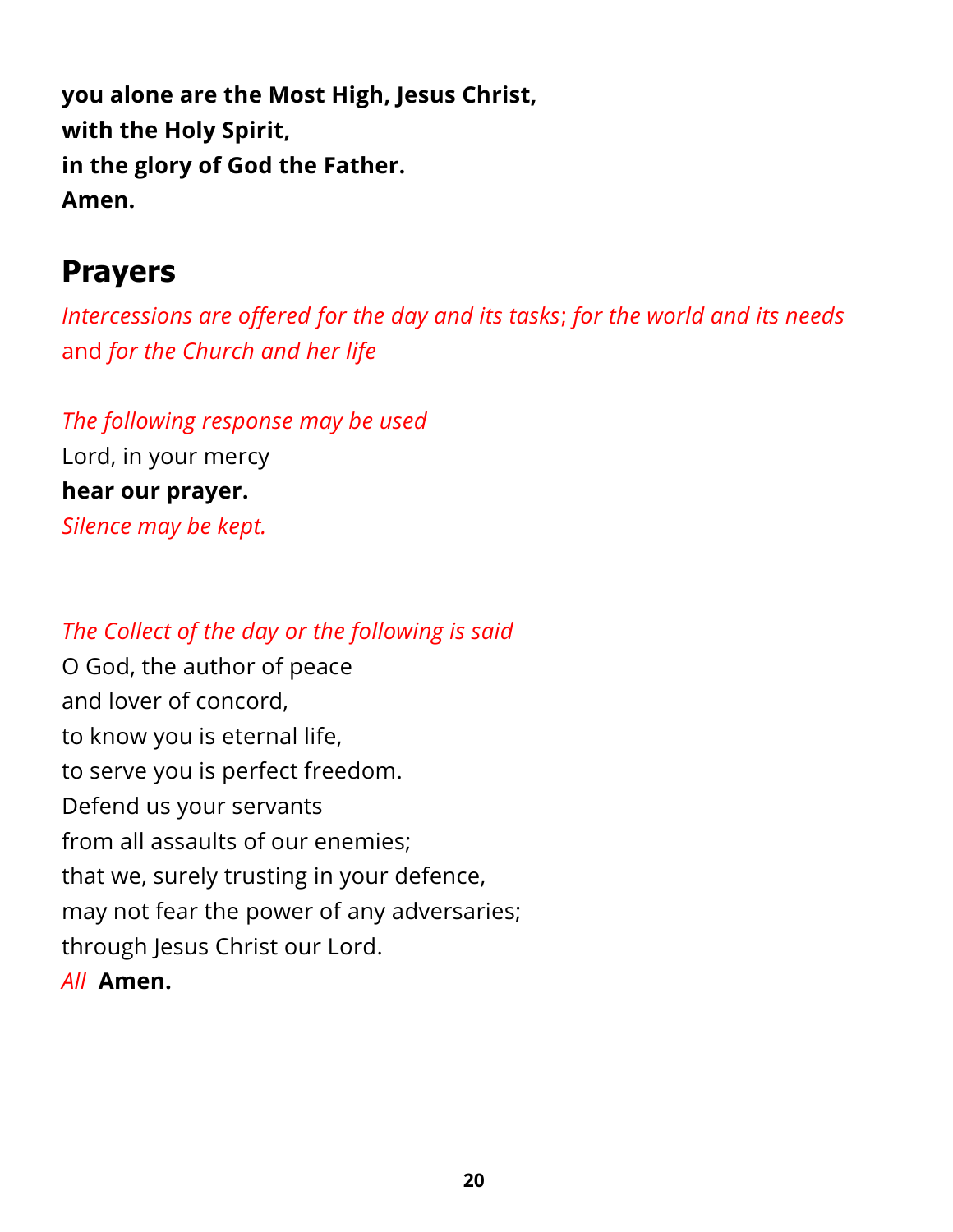#### *The Lord's Prayer is said*

As our Saviour taught us, so we pray

*All* **Our Father, who art in heaven, hallowed be thy name; thy kingdom come; thy will be done; on earth as it is in heaven. Give us this day our daily bread. And forgive us our trespasses, as we forgive those who trespass against us. And lead us not into temptation; but deliver us from evil. For thine is the kingdom, the power and the glory, for ever and ever. Amen.**

# **The Conclusion**

The Lord bless us, and preserve us from all evil, and keep us in eternal life.

### *All* **Amen.**

Let us bless the Lord.

*All* **Thanks be to God.**

Common Worship: Daily Prayer, material from which is included here, is copyright © [The Archbishops' Council](https://www.churchofengland.org/copyright) 2005 and published by [Church House Publishing.](https://www.chpublishing.co.uk/)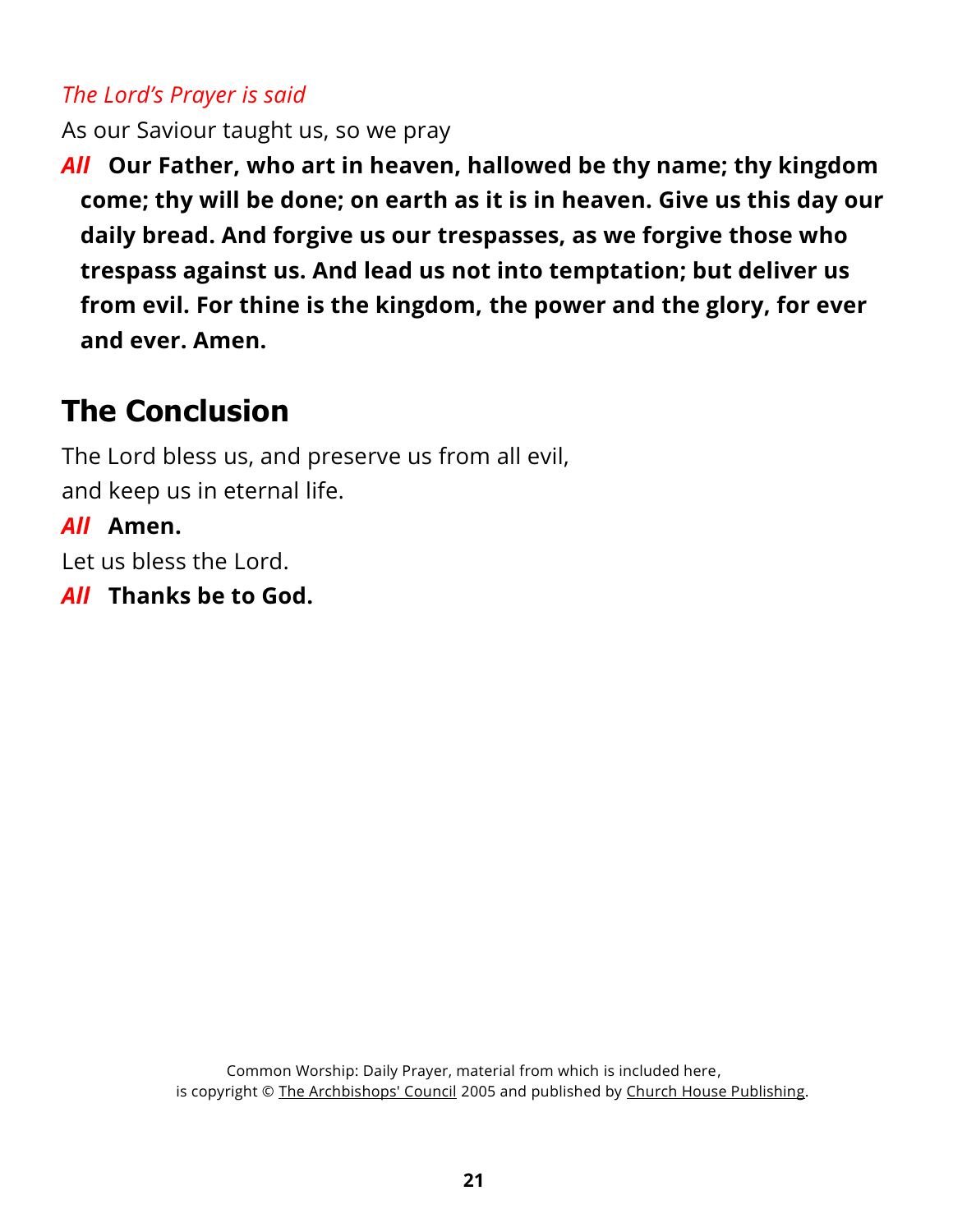# Morning Prayer on Friday

# **Preparation**

O Lord, open our lips

*All* **and our mouth shall proclaim your praise.**

## *The following is said:*

- 1 O come, let us sing to the Lord;  $\blacklozenge$ let us heartily rejoice in the rock of our salvation.
- 2 Let us come into his presence with thanksgiving and be glad in him with psalms.
- 3 For the Lord is a great God  $\blacklozenge$ and a great king above all gods.
- 4 In his hand are the depths of the earth  $\blacklozenge$ and the heights of the mountains are his also.
- 5 The sea is his, for he made it,  $\blacklozenge$ and his hands have moulded the dry land.
- 6 Come, let us worship and bow down  $\blacklozenge$ and kneel before the Lord our Maker.

7 For he is our God:  $\blacklozenge$ we are the people of his pasture and the sheep of his hand.

*Psalm 95*

*All* **Glory to the Father and to the Son and to the Holy Spirit; as it was in the beginning is now and shall be for ever. Amen.**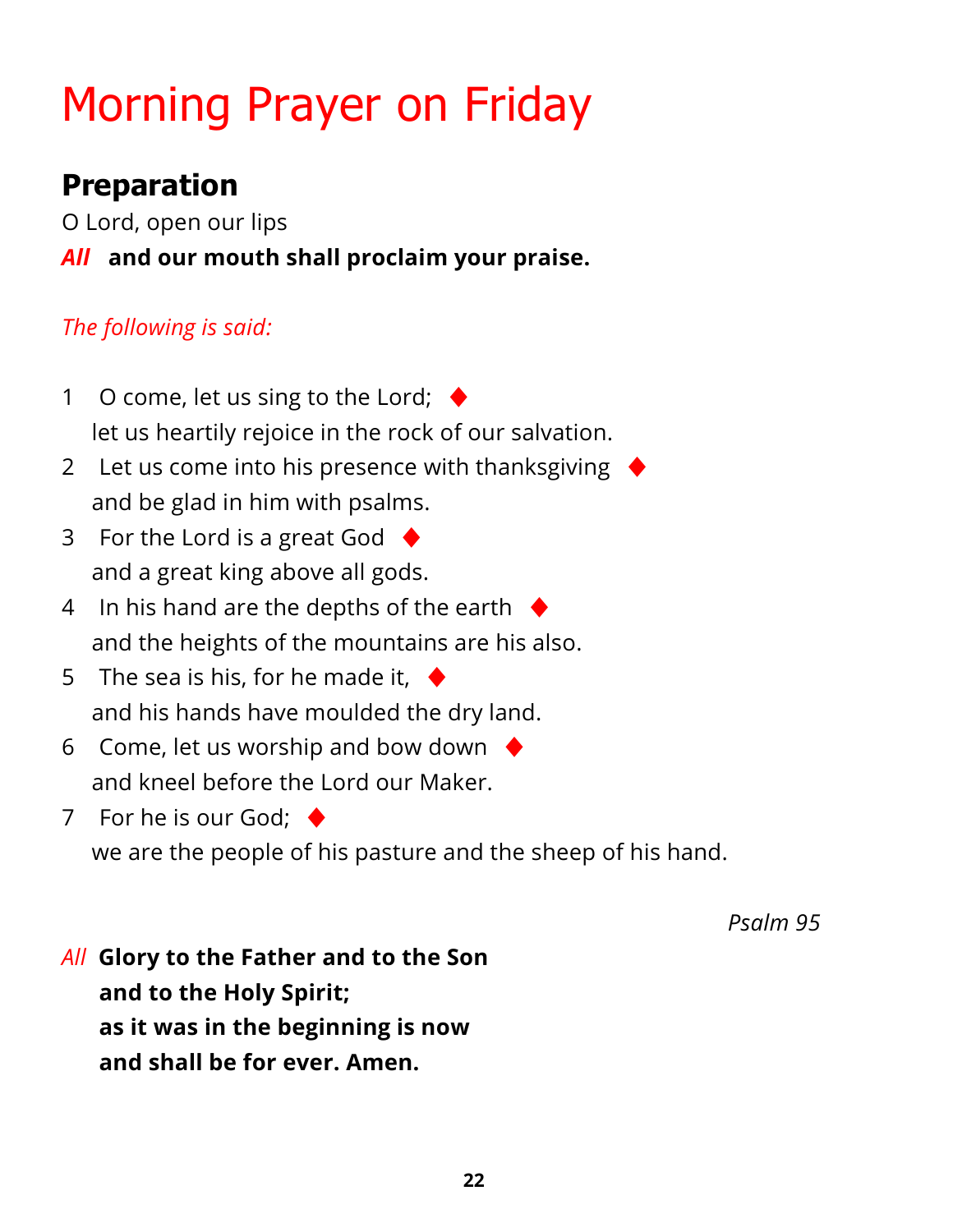#### *This opening prayer may be said*

The night has passed, and the day lies open before us; let us pray with one heart and mind.

#### *Silence is kept.*

As we rejoice in the gift of this new day, so may the light of your presence, O God, set our hearts on fire with love for you; now and for ever.

*All* **Amen.**

# **The Word of God**

## [Psalmody](https://www.churchofengland.org/common-material/psalter#mm13a)

*The appointed psalm for Morning Prayer (Common Worship Lectionary) is said. Each psalm or group of psalms may end with*

*All* **Glory to the Father and to the Son and to the Holy Spirit; as it was in the beginning is now and shall be for ever. Amen.**

## Scripture Reading

*The appointed reading for Morning Prayer (Common Worship Lectionary) is said. The reading ends with*

For the gift of his Holy Word

#### *All* **Thanks be to God.**

*The reading may be followed by a time of silence.*

*The following responsory is said*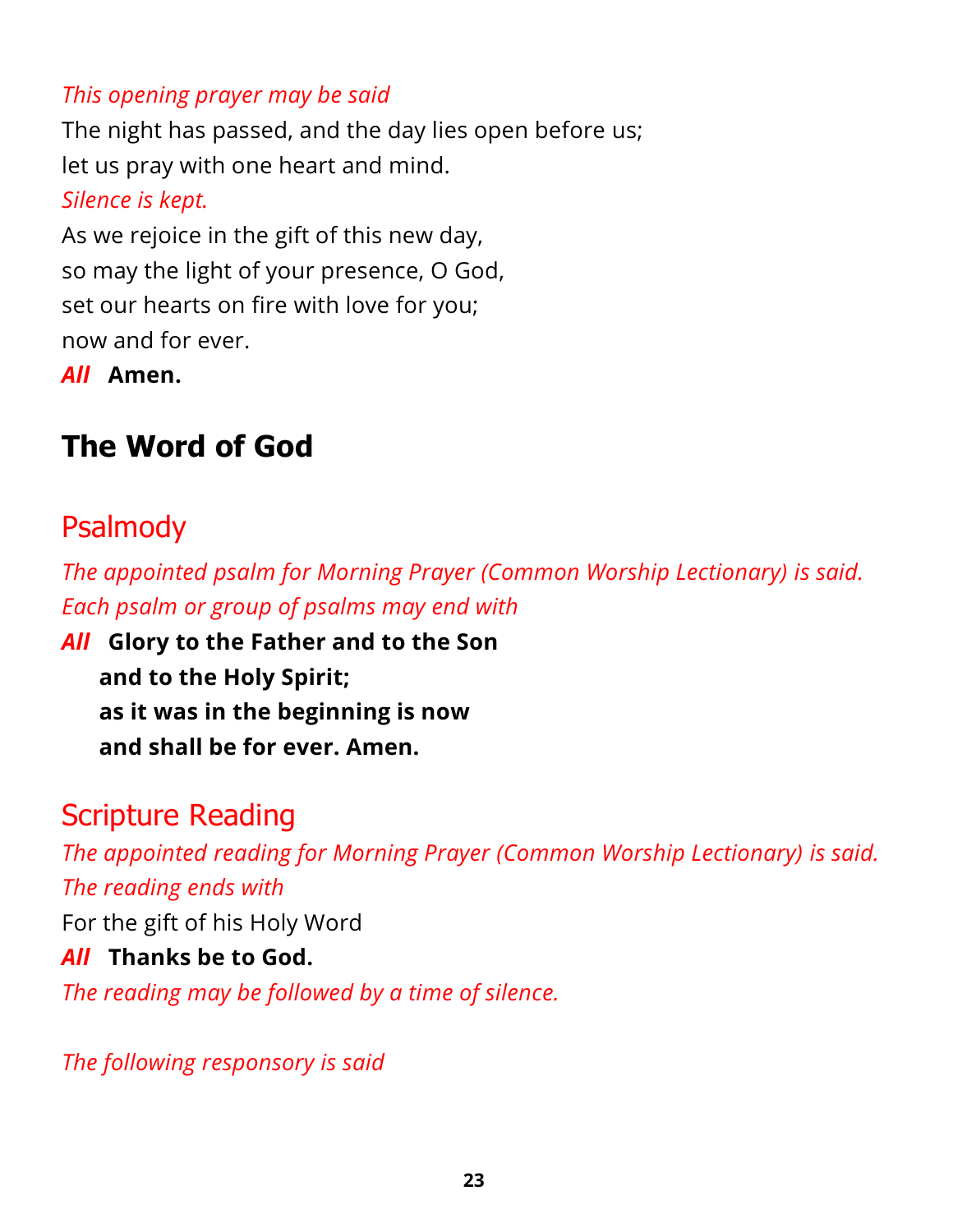Forsake me not, O Lord; be not far from me, O my God. *All* **Forsake me not, O Lord; be not far from me, O my God.** Make haste to help me, O Lord of my salvation. *All* **Be not far from me, O my God.** Glory to the Father and to the Son and to the Holy Spirit. *All* **Forsake me not, O Lord;**

**be not far from me, O my God.**

*from Psalm 38*

# **Homily**

*A short homily or reflection may follow, concluded by a period of silence.*

# Gospel Canticle

### *Refrain:*

- *All* **You created all things, O God, and are worthy of our praise for ever.**
- 1 You are worthy, our Lord and God,  $\blacklozenge$ to receive glory and honour and power.
- 2 For you have created all things,  $\blacklozenge$ and by your will they have their being.
- 3 You are worthy, O Lamb, for you were slain,  $\blacklozenge$ and by your blood you ransomed for God saints from every tribe and language and nation.
- 4 You have made them to be a kingdom and priests serving our God,  $\triangleleft$

and they will reign with you on earth.

*Revelation 4.11; 5.9b,10*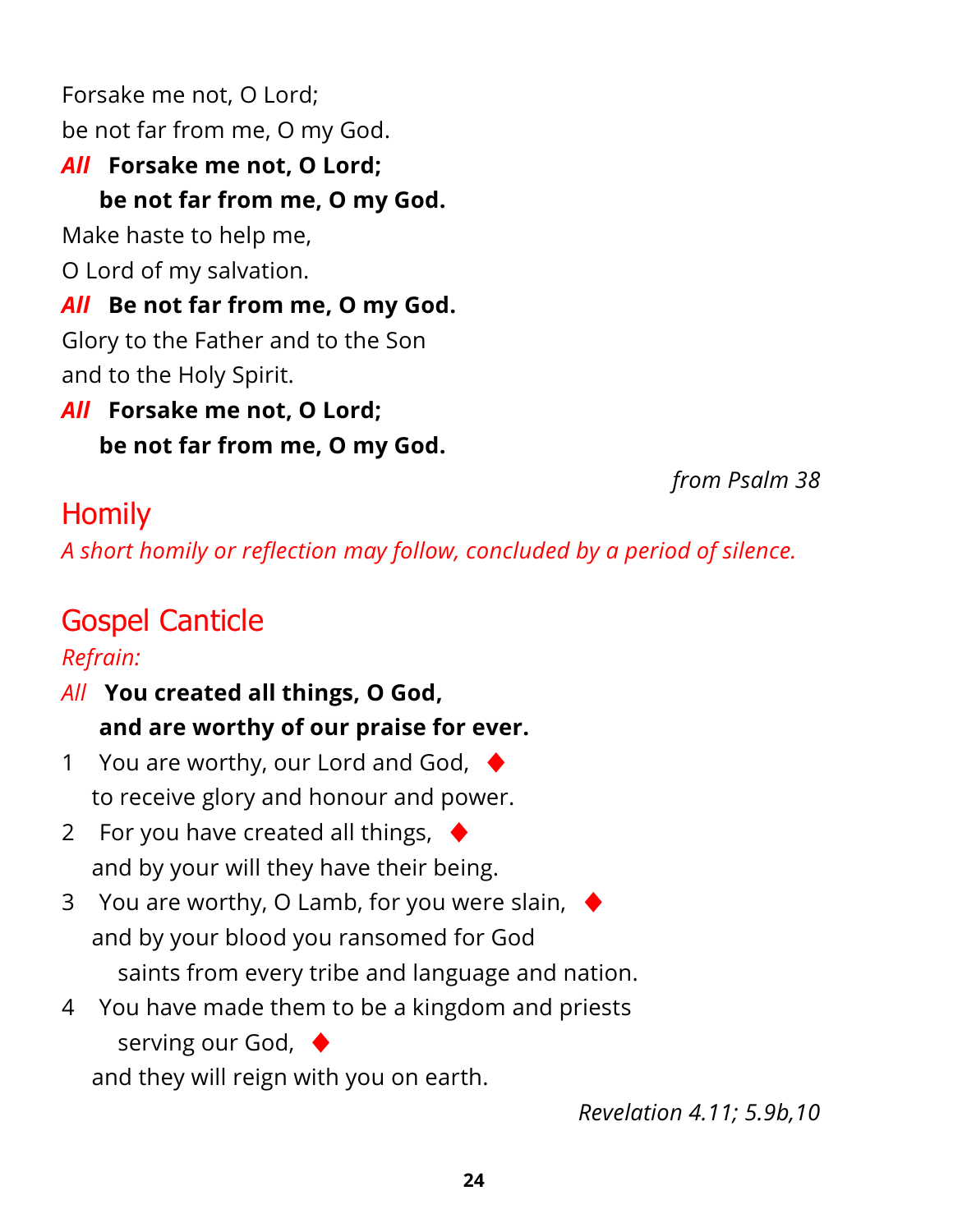- *All* **To the One who sits on the throne and to the Lamb** ♦ **be blessing and honour and glory and might, for ever and ever. Amen.**
- *All* **You created all things, O God, and are worthy of our praise for ever.**

# **Prayers**

*Intercessions are offered for the day and its tasks*; *for the world and its needs and for the Church and her life*

*These following response may be used* Lord, hear us. **Lord, graciously hear us.**

*Silence may be kept.*

*The Collect of the day or the following is said* Gracious Father, you gave up your Son out of love for the world: lead us to ponder the mysteries of his passion, that we may know eternal peace through the shedding of our Saviour's blood, Jesus Christ our Lord.

#### *All* **Amen.**

#### *The Lord's Prayer is said*

As our Saviour taught us, so we pray